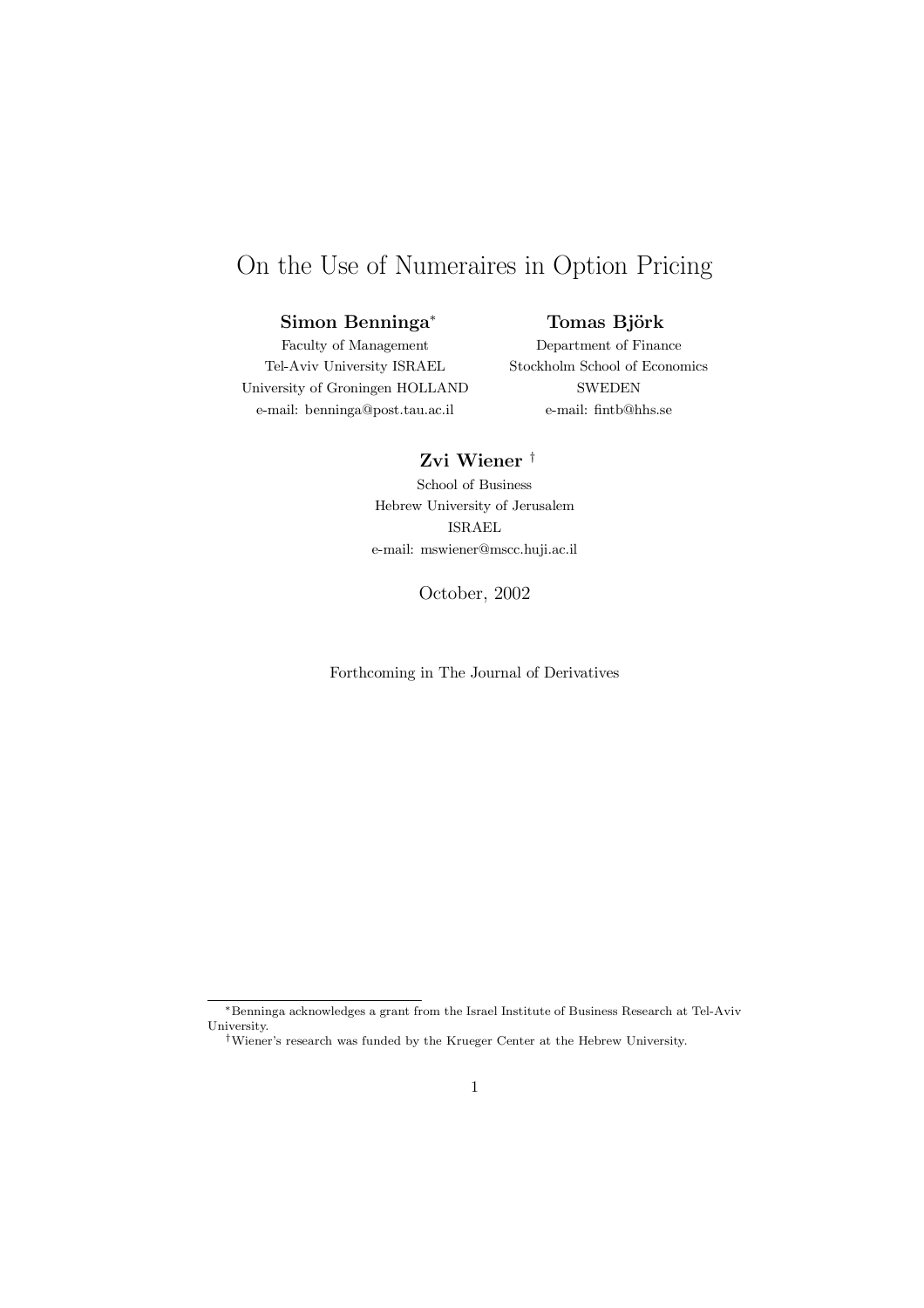# On the Use of Numeraires in Option Pricing

#### **Abstract**

In this paper we discuss the significant computational simplification that occurs when option pricing is approached through the change of numeraire technique. By pricing an asset in terms of another traded asset (the numeraire), this technique reduces the number of sources of risk which need to be accounted for. Originally developed by Geman (1989) and Jamshidian (1989), this technique is useful in pricing complicated derivatives. In this paper we discuss the underlying theory of the numeraire technique, and illustrate it with five pricing problems:

- Pricing savings plans which incorporate a choice of linkage.
- $\bullet$  Pricing convertible bonds.
- Pricing employee stock ownership plans
- Pricing options where the strike price is in a currency different from the stock price.
- *²* Pricing options where the strike price is correlated with the shortterm interest rate

JEL classification: G12, G13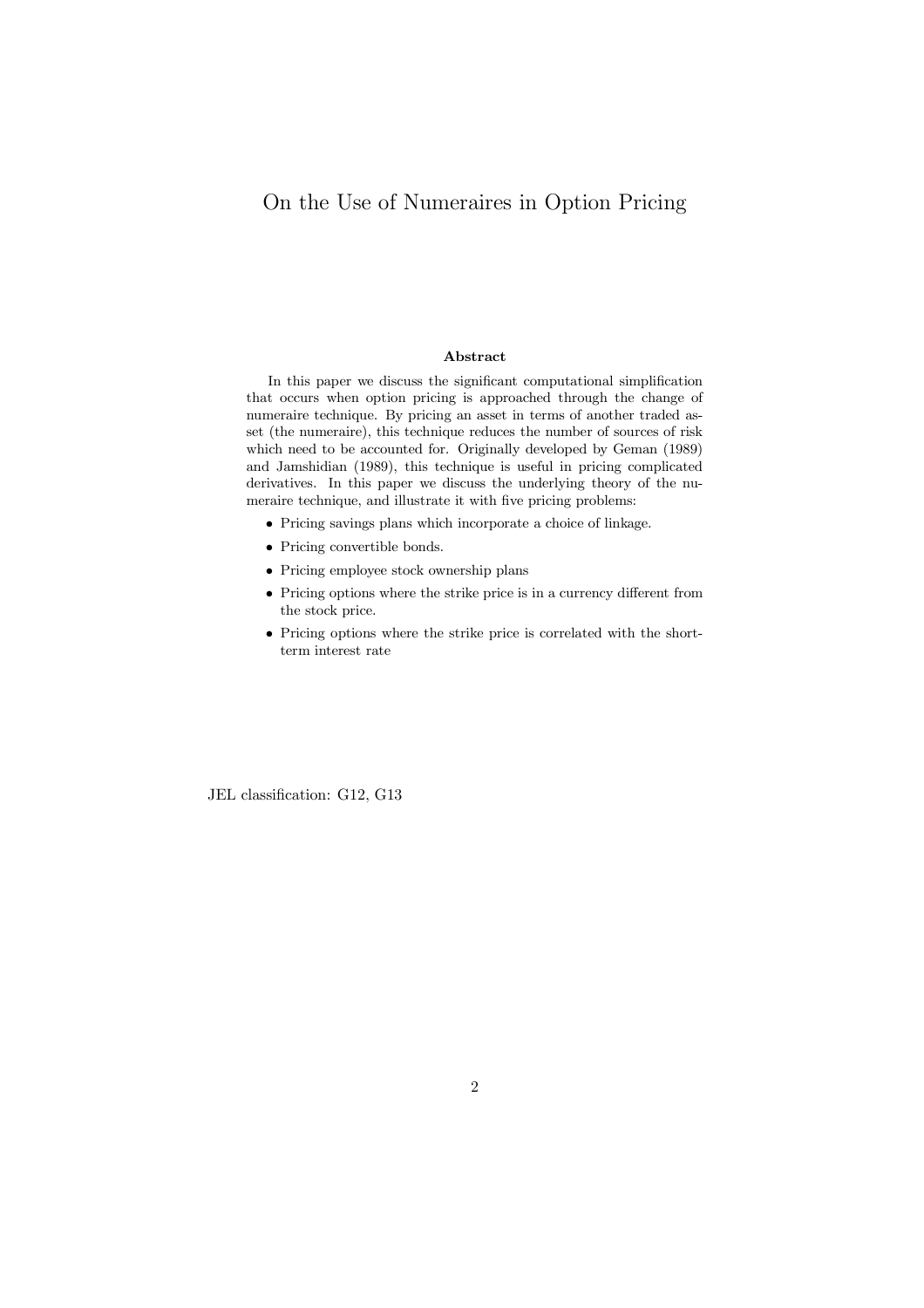# **Contents**

| 1        |                                              | Introduction                                                               | $\overline{\mathbf{4}}$ |
|----------|----------------------------------------------|----------------------------------------------------------------------------|-------------------------|
| $\bf{2}$ | The change of numeraire approach             |                                                                            | 5                       |
| 3        | Employee stock ownership plans               |                                                                            | 8                       |
|          | 3.1                                          |                                                                            | 8                       |
|          | 3.2                                          |                                                                            | 8                       |
| 4        | Options with a foreign-currency strike price |                                                                            | 11                      |
|          | 4.1                                          |                                                                            | 11                      |
|          | 4.2                                          |                                                                            | 11                      |
|          | 4.3                                          |                                                                            | 13                      |
|          | 4.4                                          | Pricing the option directly in pounds $\ldots \ldots \ldots \ldots \ldots$ | 14                      |
| 5        | Pricing convertible bonds                    |                                                                            | 16                      |
|          | 5.1                                          |                                                                            | 16                      |
|          | 5.2                                          |                                                                            | 16                      |
| 6        | Pricing savings plans with choice of linkage |                                                                            | 19                      |
|          | 6.1                                          |                                                                            | 19                      |
|          | 6.2                                          |                                                                            | 19                      |
| 7        | <b>Endowment warrants</b>                    |                                                                            | 21                      |
|          | 7.1                                          |                                                                            | 22                      |
|          | 7.2                                          |                                                                            | 23                      |
| 8        |                                              | Conclusion                                                                 | 26                      |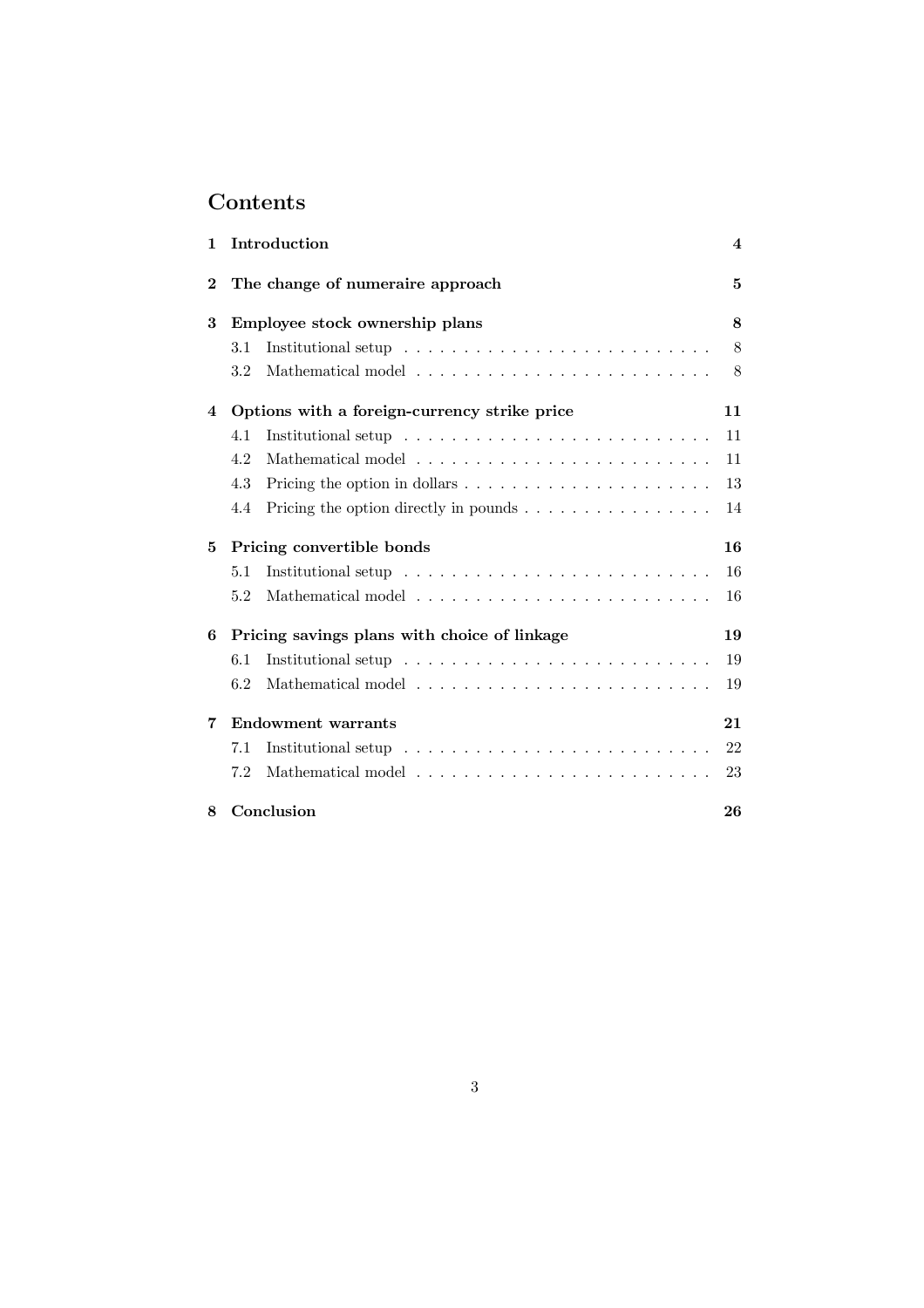# 1 Introduction

In this paper we explore five applications of the numeraire method in option pricing. While the numeraire method is well-known in the theoretical literature, it appears to be infrequently used in more applied papers, and many practitioners seem to be unaware of how to use it as well as when it is profitable (or not) to use it. In order to illustrate the uses (and possible misuses) of the method we discuss in some detail five concrete applied problems in option pricing:

- Pricing savings plans which incorporate a choice of linkage.
- Pricing convertible bonds.
- Pricing employee stock ownership plans
- Pricing options where the strike price is in a currency different from the stock price.
- Pricing options where the strike price is correlated with the short-term interest rate

The standard Black-Scholes (BS) formula prices a European option on an asset that follows a geometric Brownian motion. The asset's uncertainty is the only risk factor in the model. A more general approach developed by Black-Merton-Scholes leads to a partial differential equation. The most general method developed so far for the pricing of contingent claims is the martingale approach to arbitrage thory developed by Harrison-Kreps (1981), Harrison-Pliska (1981) and others. However, whether one uses the PDE or the standard "risk neutral valuation" formulas of the martingale method, it is in most cases very hard to obtain analytic pricing formulas. Thus, for many important cases, special formulas (typically modifications of the original BS formula), were developed. See Haug (1997) for an extensive set of examples.

One of the most typical cases of several risk factors occurs when an option is to choose among two assets with stochastic prices. In such a case it is often of considerable advantage to use a change of numeraire in the pricing of the option. In what follows we demonstrate examples where the numeraire approach leads to significant simplifications but, in order not to oversell the method, also examples where the numeraire change is trivial or where an obvious numeraire change really does not simplify the computations. The main message is still that in many cases the change of numeraire approach leads to a drastic simplification of the computational work.

In section 2 we start with a brief introductory review of the numeraire method, followed by a mathematical summary (which can be skipped on first reading of this paper). In sections 7-4 we then present five different option pricing problems. For each problem we present the possible choices of numeraire, discuss the pros and cons of the various numeraires, and compute the option prices.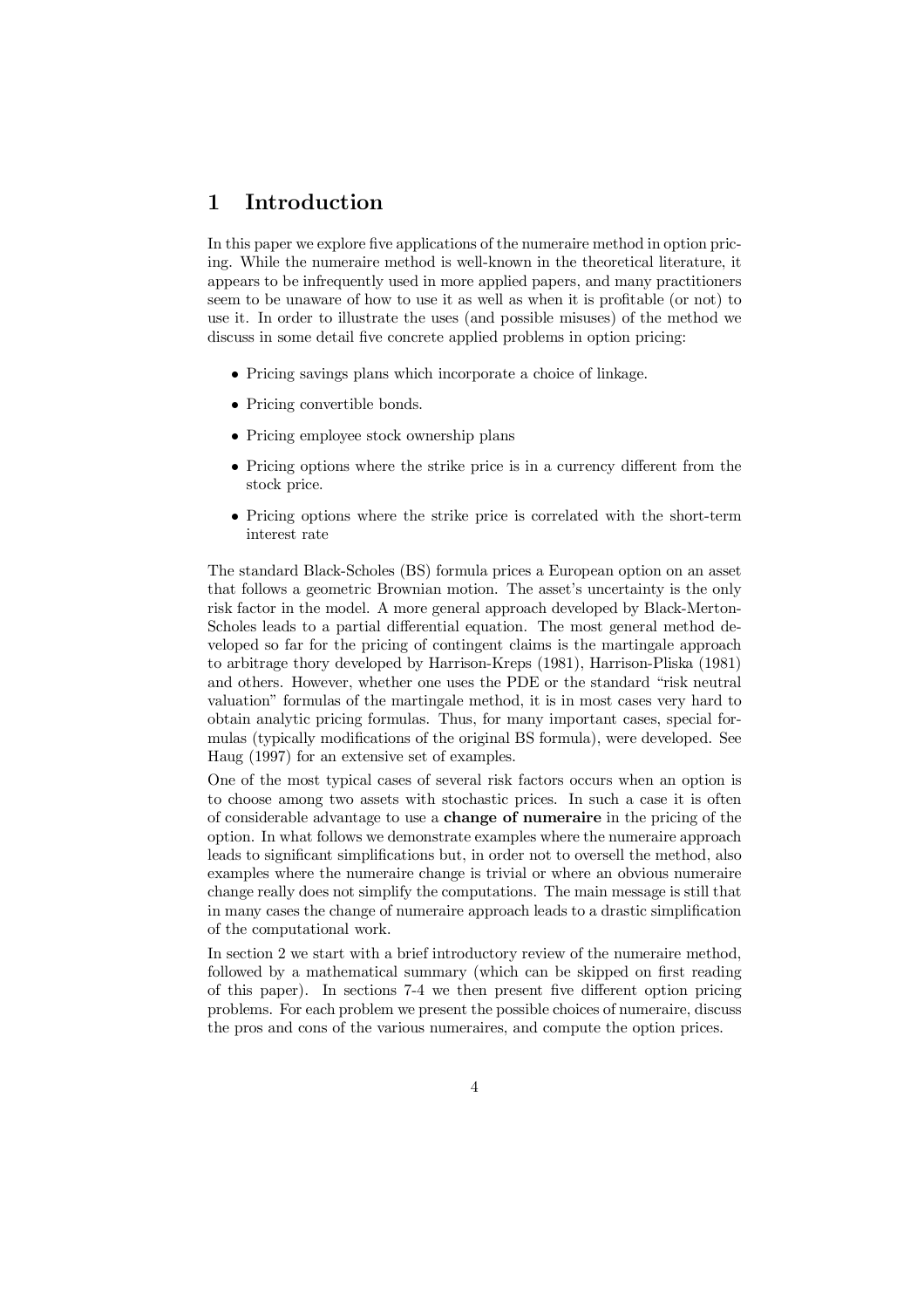# 2 The change of numeraire approach

The basic idea of the numeraire approach can be described as follows: Suppose that an option's price depends on several (say *n*) sources of risk. We may then compute the price of the option according to the following scheme:

- Fix a security which embodies one of the sources of risk, and choose this security as the numeraire.
- *²* Express all prices on the market, including that of the option, in terms of the chosen numeraire. In other words, we perform all our computations in a relative price system.
- Since the numeraire asset in the new price system is riskless (by definition) we have decreased the number of risk factors by one from *n* to  $n-1$ . If, for example, we started out with two sources of risk, we can now often apply standard one-risk-factor option pricing formulas (such as Black-Scholes).
- We thus derive the option price in terms of the numeraire. A simple translation from the numeraire back to the local currency will then give the price of the option in monetary terms.

These ideas were developed independently by Geman (1989) and Jamshidian  $(1989).$ <sup>1</sup> The standard reference in an abstract setting is Geman, et.al.  $(1995).$ In the remainder of this section, we consider a Markovian framework which is simpler than that of the last paper, but which is still reasonably general. All details and proofs can be found in Björk  $(1999).<sup>2</sup>$ 

Assumption 2.1 *The following objects are given a priori.*

• An empirically observable  $(k + 1)$ -dimensional stochastic process

$$
X=(X_1,\ldots,X_{k+1}),
$$

*with the notational convention*

$$
X_{k+1}(t) = r(t).
$$

*² We assume that under a ¯xed risk neutral martingale measure Q, the factor dynamics have the form*

$$
dX_i(t) = \mu_i(t, X(t)) dt + \delta_i(t, X(t)) dW(t), \quad i = 1, \dots, k+1,
$$

*where*  $W = (W_1, \ldots, W_d)'$  *is a standard d-dimensional Q-Wiener process. The superscript <sup>0</sup> denotes transpose.*

<sup>&</sup>lt;sup>1</sup>The earliest incarnation of a similar idea is to be found in papers by Fischer (1978) and Brenner and Galai (1978).

<sup>&</sup>lt;sup>2</sup>The remainder of this section can be skipped by readers interested only in the implementation of the numeraire method.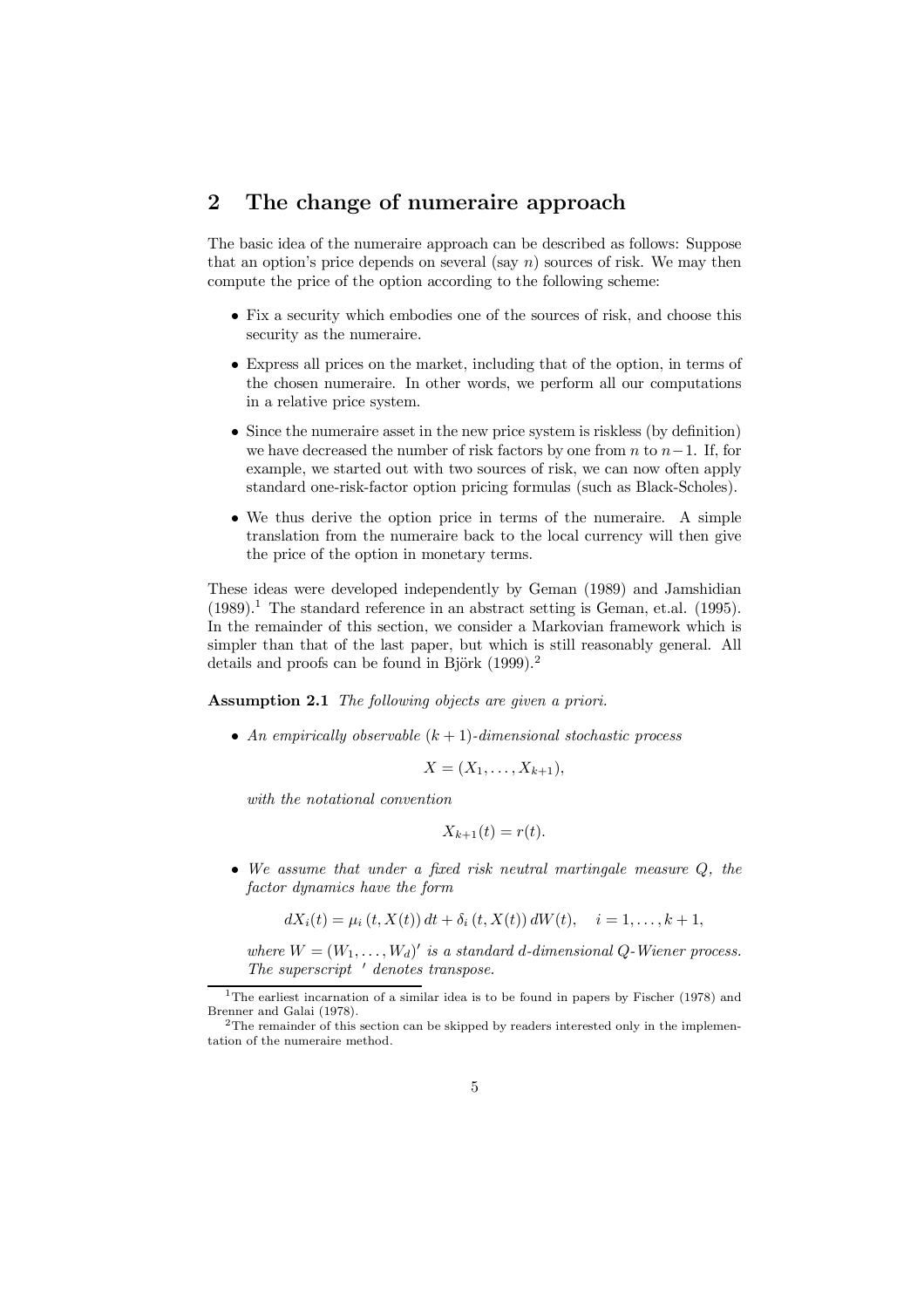*² A risk free asset (money account) with the dynamics*

$$
dB(t) = r(t)B(t)dt.
$$

The interpetation of this is that the components of the vector process *X* are the underlying factors in the economy. We make no a priori market assumptions, so whether or not a particular component is the price process of a traded asset in the market will depend on the particular application. We now also introduce asset prices, driven by the underlying factors, in the economy.

#### Assumption 2.2

- We consider a fixed set of price processes  $S_0(t), \ldots, S_n(t)$ , each of which is *assumed to be the arbitrage free price process for some traded asset without dividends.*
- *² Under the risk neutral measure Q, the S-dynamics have the form*

$$
dS_i(t) = r(t)S_i(t)dt + S_i(t)\sum_{j=1}^d \sigma_{ij}(t, X(t))dW_j(t),
$$
\n(1)

 $for i = 0, \ldots, n - 1.$ 

*² The nth asset price is always given by*

$$
S_n(t) = B(t),
$$

*and thus* (1) *also holds for*  $i = n$  *with*  $\sigma_{nj} = 0$  *for*  $j = 1, \ldots, d$ .

We now fix an arbitary asset as the numeraire, and for notational conveninence we assume that it is  $S_0$ . We may then express all other asset prices in terms of the numeraire  $S_0$ , thus obtaining the **normalized** price vector  $Z = (Z_0, Z_1, \ldots, Z_n)$ , defined by

$$
Z_i(t) = \frac{S_i(t)}{S_0(t)}.
$$

We now have two formal economies: the *S* economy where prices are measured in he local currency (such as dollars), and the *Z*-economy, where prices are measured in terms of the numeraire  $S_0$ .

The main result is the following theorem, which shows how to price an arbitrary contingent claim in terms of the chosen numeraire. For brevity, a contingent claim with exercise date *T* will henceforth be referred to as a \*T*-claim".

**Theorem 2.1 (Main theorem)** Let the numeraire  $S_0$  be the price process for *a traded assset with*  $S_0(t) > 0$  *for all t. Then there exists a probability measure, denoted by Q*<sup>0</sup> *, with the following properties.*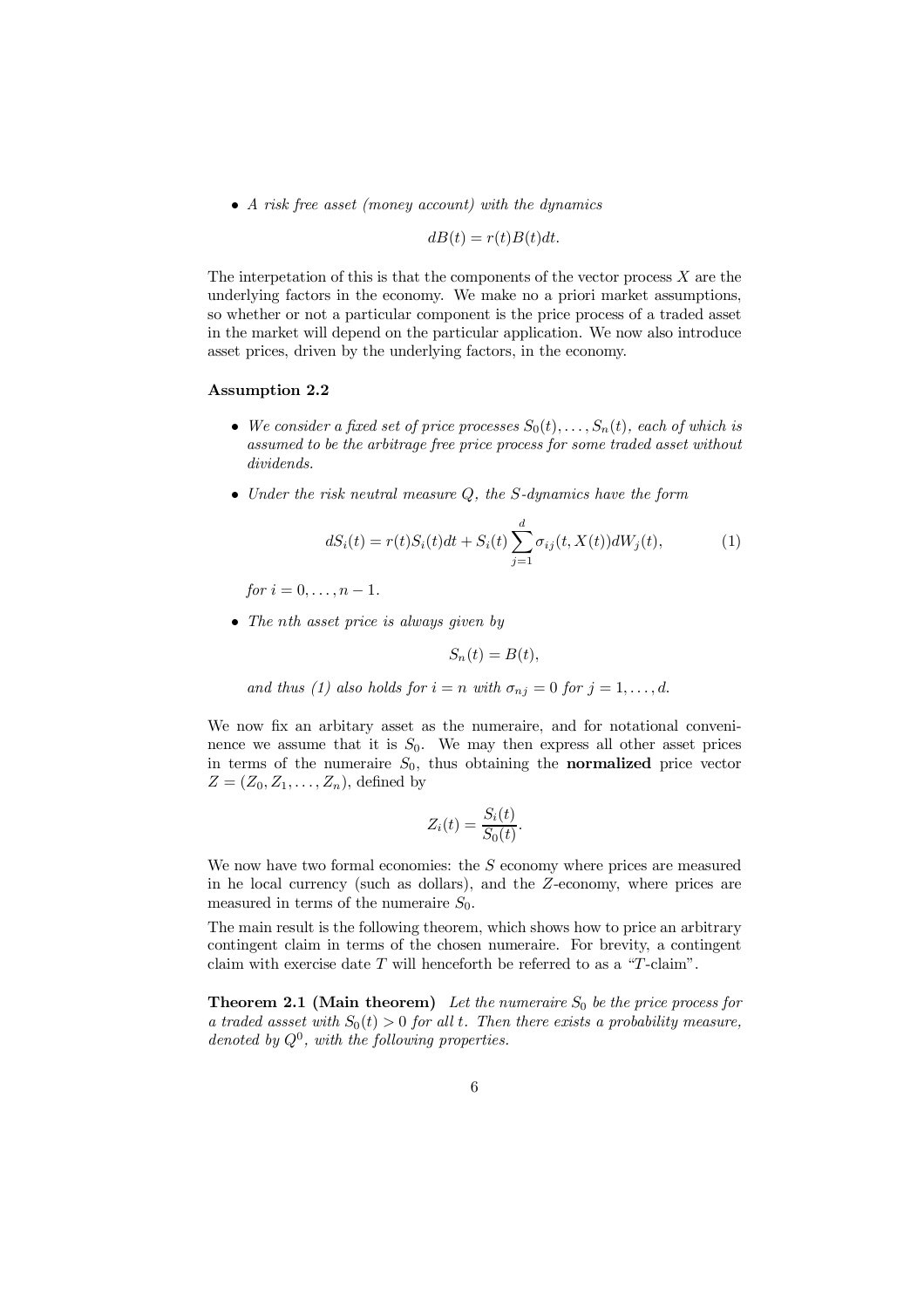• For every  $T$ -claim  $Y$ , the corresponding arbitrage free price process  $\Pi(t;Y)$ *in the S-economy is given by*

$$
\Pi(t;Y) = S_0(t)\Pi^Z\left(t; \frac{Y}{S_0(T)}\right),\tag{2}
$$

*where*  $\Pi^Z$  *denotes the arbitrage free price in the Z-economy.* 

• For any *T*-claim  $\tilde{Y}$ , its arbitrage free price process  $\Pi^Z$  in the *Z* economy *is given by the formula*

$$
\Pi^{Z}\left(t;\tilde{Y}\right) = E_{t,X\left(t\right)}^{0}\left[\tilde{Y}\right],\tag{3}
$$

 $where E<sup>0</sup> denotes expectation w.r.t. Q<sup>0</sup>. In particular, the pricing formula$ *(2) can be written*

$$
\Pi(t;Y) = S_0(t)E_{t,X(t)}^0 \left[ \frac{Y}{S_0(T)} \right].
$$
 (4)

*<sup>²</sup> The <sup>Q</sup>*<sup>0</sup> *-dynamics of the Z-processes are given by*

$$
dZ_i = Z_i \left[ \sigma_i - \sigma_0 \right] dW^0, \quad i = 0, \dots, n. \tag{5}
$$

*<sup>²</sup> The <sup>Q</sup>*<sup>0</sup> *-dynamics of the price processes are given by*

$$
dS_i = S_i (r + \sigma_i \sigma'_0) dt + S_i \sigma_i dW^0, \qquad (6)
$$

*where*  $W^0$  *is* a  $Q^0$ -Wiener process.

*<sup>²</sup> The <sup>Q</sup>*<sup>0</sup> *-dynamics of the X-processes are given by*

$$
dX_i = (\mu_i + \delta_i \sigma'_0) dt + \delta_i dW^0.
$$
 (7)

*<sup>²</sup> The measure <sup>Q</sup>*<sup>0</sup> *depends upon the choice of numeraire asset <sup>S</sup>*0*, but the same measure is used for all claims, regardless of their exercise dates.*

In passing we note that if we use the money account *B* as the numeraire, then the pricing formula above reduces to the well known standard risk neutral valuation formula

$$
\Pi(t;Y) = B(t)E_{t,X(t)}^0 \left[\frac{Y}{B(T)}\right] = E_{t,X(t)}^0 \left[e^{-\int_t^T r(s)ds} Y\right]
$$
(8)

In more pedestrian terms, the main points of the Theorem above are as follows.

• The pricing formula (2) shows that the measure  $Q^0$  "takes care of the stochasticity" related to the numeraire  $S_0$ . Note that we do not have to compute the price  $S_0(t)$ -we simply use the observed market price. We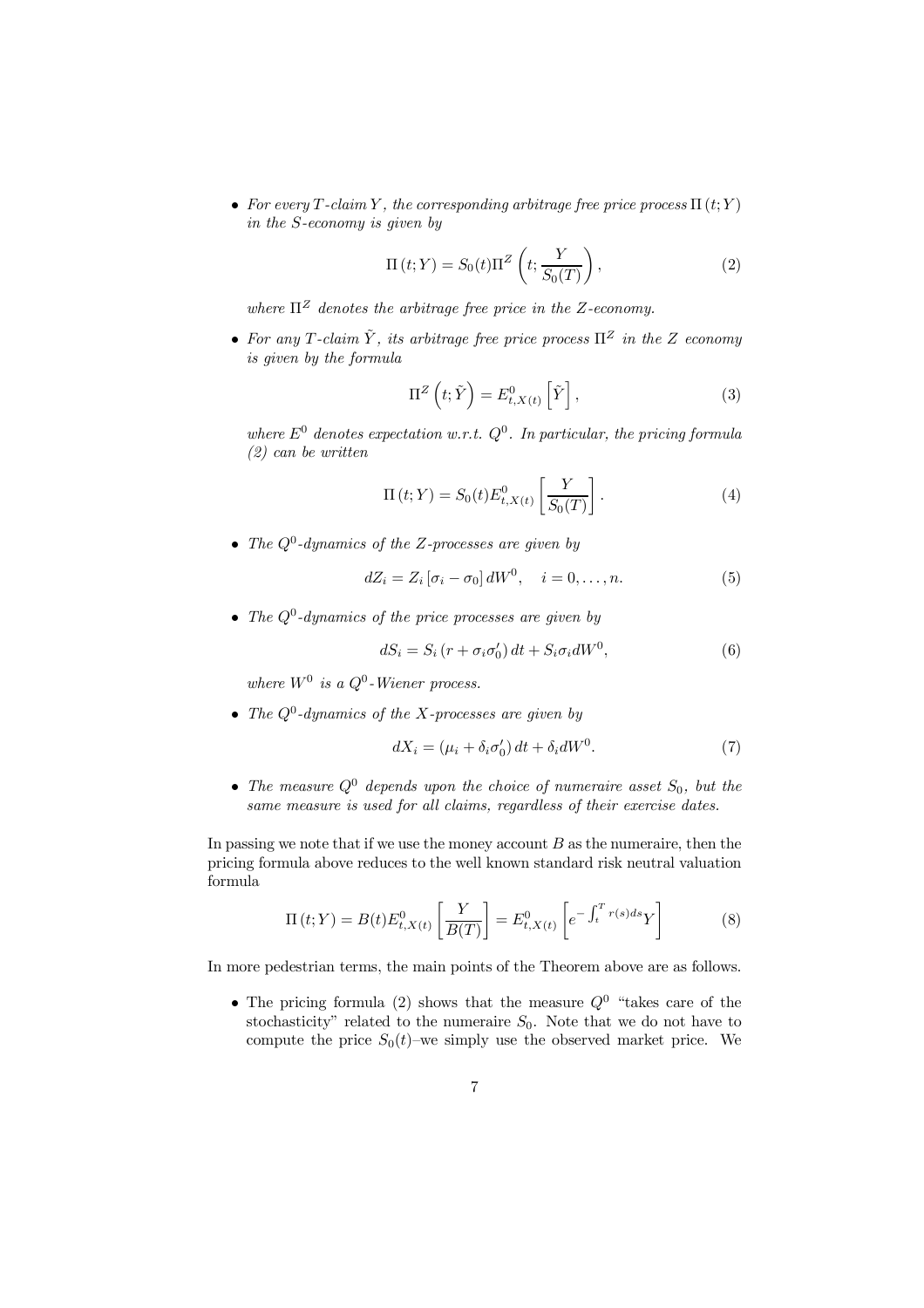also see that if the claim *Y* is of the form  $Y = Y_0 \cdot S_0(T)$  (where  $Y_0$ is some  $T$ -claim) then the change of numeraire is a huge simplification of the standard risk neutral formula (8): Instead of computing the joint distribution of  $\int_t^T r(s)ds$  and *Y* (under *Q*) we only have to compute the distribution of  $\tilde{Y}_0$  (under  $Q^0$ ).

- The formula (3) shows that in the *Z* economy, prices are computed as expected values of the claim. Observe that there is no discounting factor in (3). The reason for this is that in the *Z* economy, the price process  $Z_0$ has the property that  $Z_0(t) = 1$  for all *t*. Thus, in the *Z*-economy there is a riskless asset with unit price, i.e. in the *Z* economy the short rate equals zero.
- Formula (5) says that the normalized price processes are martingales (i.e. zero drift) under  $Q^0$ , and identifies the relevant volatility.
- Formulas (6)-(7) shows how the dynamics of the asset prices and the underlying a factors change when we move from *Q* to *Q*<sup>0</sup> . Note that the crucial object is the volatility  $\sigma_0$  if the numeraire asset.

In the following sections we show examples of the use of the numeraire method which illustrate the considerable conceptual and implementational simplification to which this method leads.

# 3 Employee stock ownership plans

#### 3.1 Institutional setup

In employee stock ownership plans (ESOP) it is common to include an option of essentially the following form: The holder has the right to buy a stock at the minimum between its price in 6 months and in 1 year minus a rebate (say 15%). The exercise is one year.

### 3.2 Mathematical model

In a more general setting the ESOP is a contingent claim *Y* , to be paid out at time  $T_1$ , of the form

$$
Y = S(T) - \beta \min [S(T_1), S(T_0)], \qquad (9)
$$

so in the concrete case above we would have  $\beta = 0.85$ ,  $T_0 = 1/2$  and  $T_1 = 1$ . The problem is to price *Y* at some time  $t \leq T_0$ , and to this end we assume a standard Black-Scholes model where, under the usual risk neutral measure *Q* we have the dynamics

$$
dS(t) = rS(t)dt + \sigma S(t)dW(t), \qquad (10)
$$

$$
dB(t) = rB(t)dt, \t(11)
$$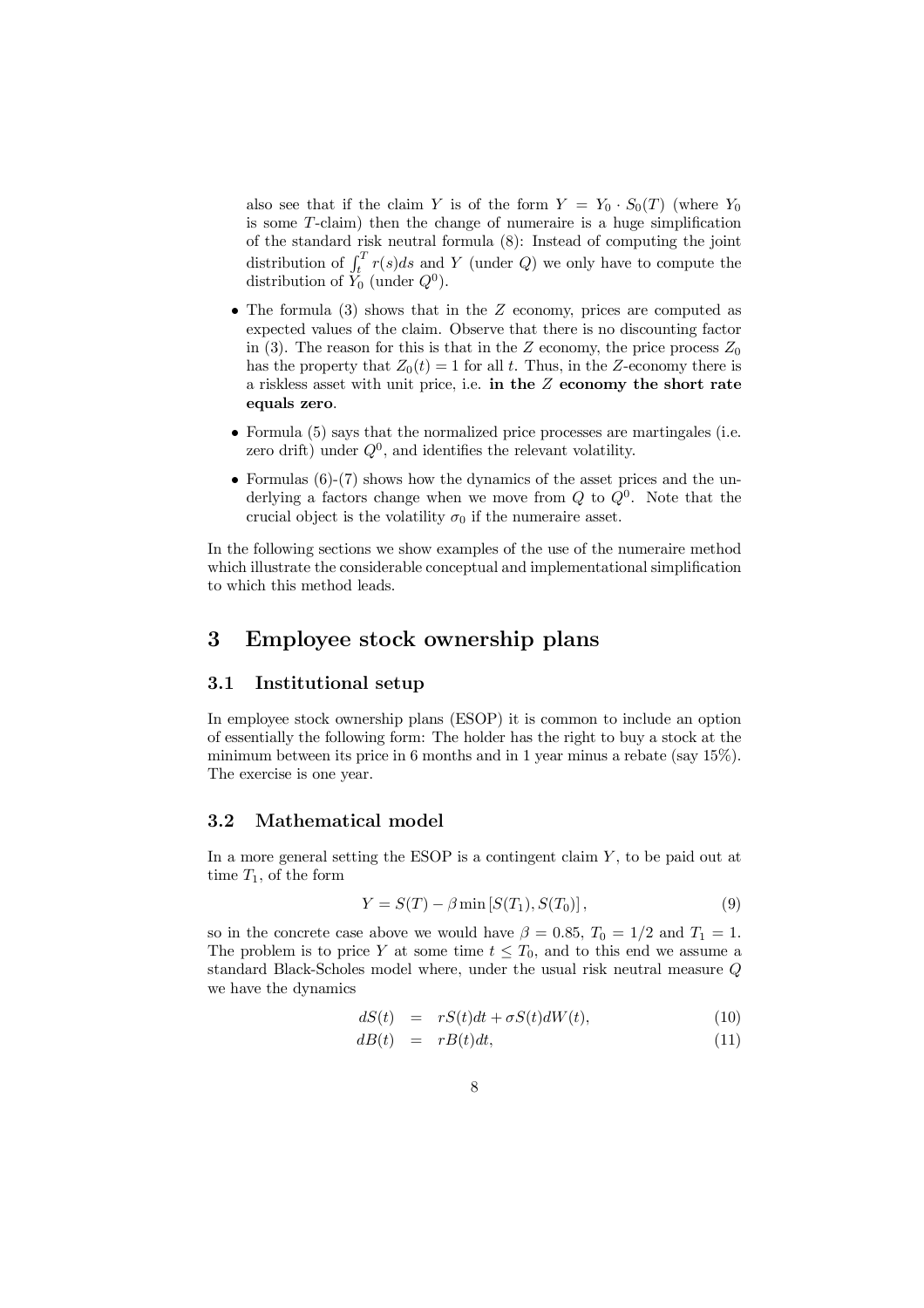with a deterministic and constant short rate *r*. The price  $\Pi(t; Y)$  of the option can obviously be written

$$
\Pi(t;Y) = S(t) - \beta \Pi(t;Y_0)
$$

where the  $T_1$ -claim  $Y_0$  is defined by

$$
Y_0 = \min \left[ S(T_1), S(T_0) \right].
$$

In order to compute the price of  $Y_0$  we now basically want to do as follows.

- Perform a suitable change of numeraire.
- Use a standard version of some well known option pricing formula.

The problem with carrying out this small program is that, at the exercise time  $T_1$ , the term  $S(T_0)$  does not have a natural interpretation as a spot price of a traded asset. In order to overcome this difficulty we therefore introduce a new asset  $S_0$  defined by

$$
S_0(t) = \begin{cases} S(t), & 0 \le t \le T_0, \\ S(T_0)e^{r(t-T_0)}, & T_0 \le t \le T_1. \end{cases}
$$

In other words,  $S_0$  can be thought of as the value of a self financing portfolio where you at  $t = 0$  buy one share of the underlying stock and keep it until  $t = T_0$ . At  $t = T_0$  you then sell the share and put all the money into the bank account.

We then have  $S_0(T_1) = S(T_0)e^{r(T_1-T_0)}$  so we can now express  $Y_0$  in terms of  $S_0(T_1)$  as

$$
Y_0 = \min [S(T_1), K \cdot S_0(T_1)] \tag{12}
$$

where

$$
K = e^{-r(T_1 - T_0)}\tag{13}
$$

The point of this is that  $S_0(T_1)$  in (12) can formally be treated as the price at  $T_1$  of a traded asset. In fact, from the definition above we have the following trivial *Q*-dynamics for *S*<sup>0</sup>

$$
dS_0(t) = rS_0(t)dt + S_0(t)\sigma_0(t)dW(t)
$$

where the deterministic volatility is defined by

$$
\sigma_0(t) = \begin{cases} \sigma, & 0 \le t \le T_0, \\ 0, & T_0 \le t \le T_1. \end{cases}
$$
\n(14)

It is now time to perform a change of numeraire, and we can choose either *S* or *S*<sup>0</sup> as the numeraire. From a logical point of view the choice is irrelevant, but the computations become somewhat easier if we choose  $S_0$ . With  $S_0$  as the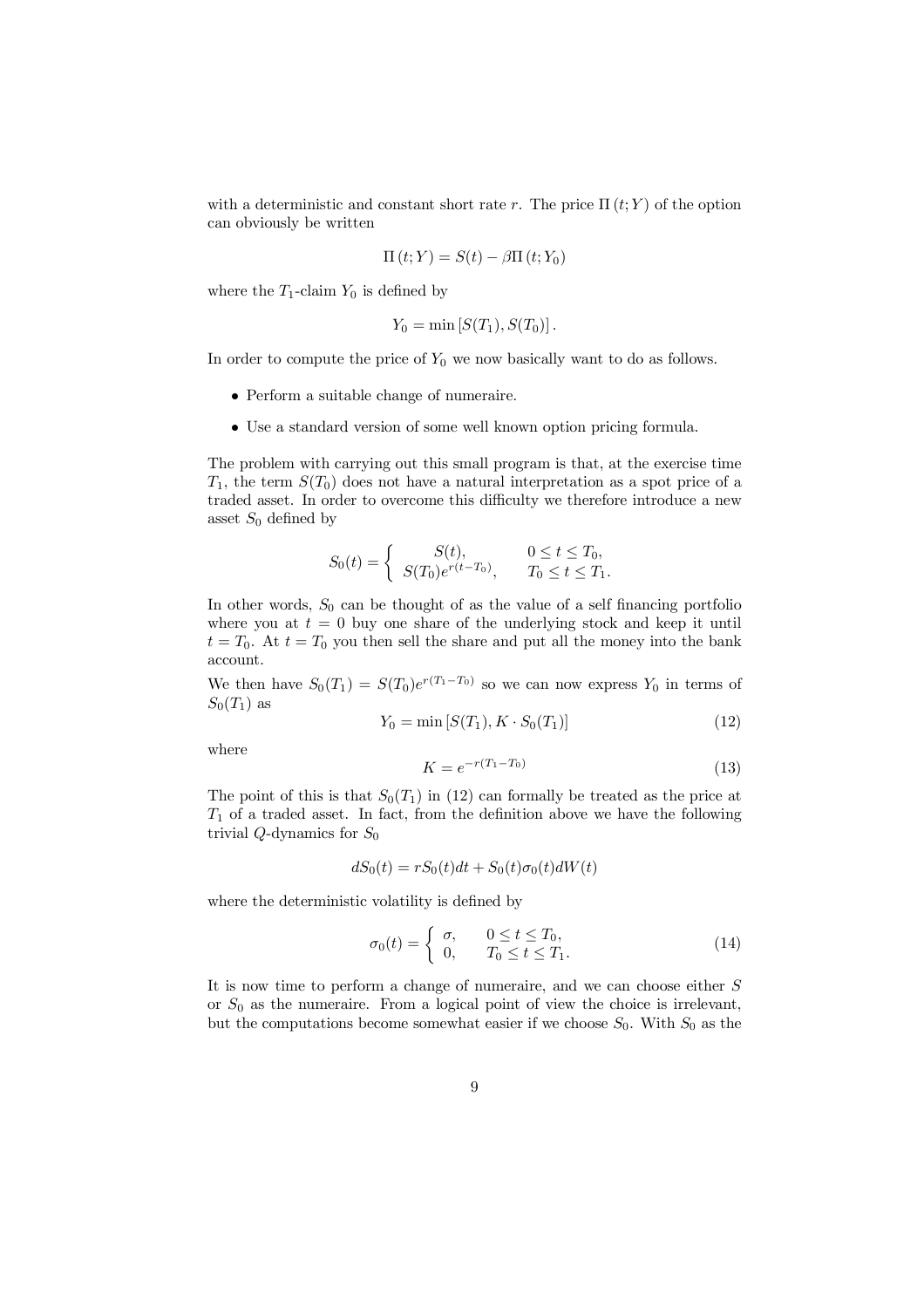numeraire we obtain (always with  $t < T_0$ ) the following pricing formula from Theorem 2.1

$$
\Pi(t; Y_0) = S_0(t) E_{t, S_0(t)}^0 \left[ \min \{ Z(T_1), K \} \right]
$$
\n(15)

where

$$
Z(t) = \frac{S(t)}{S_0(t)}
$$

is the normalized price process. From (5) we furthermore have

$$
dZ(t) = Z(t) \left[\sigma - \sigma_0(t)\right] dW^0(t) \tag{16}
$$

where  $W^0$  is  $Q^0$ -Wiener. Using the simple equality

$$
\min\left\{Z(T_1),K\right\} = Z(T_1) - \max\left\{Z(T_1) - K,0\right\},\
$$

and noting that for  $t \leq T_0$  we have  $S_0(t) = S(t)$ , we obtain from (15)

$$
\Pi(t;Y_0) = S(t)E_{t,S(t)}^0\left[Z(T_1)\right] - S(t)E_{t,S(t)}^0\left[\max\left\{Z(T_1) - K, 0\right\}\right].
$$

Since *Z* is a  $Q^0$  martingale (zero drift) and  $Z(t) = 1$  for  $t \leq T_0$  we have

$$
S(t)E_{t,S(t)}^{0}[Z(T_1)] = S(t)Z(t) = S(t).
$$

It now only remains to compute  $E_{t,S(t)}^0$  [max  $\{Z(T_1) - K, 0\}$ ] but this is just the price of a European call with strike price *K* in a world with, a stock price process *Z* following GBM as in (16), and zero short rate (see the remarks after Theorem 2.1).  $\bar{E}$ From (16), and the definition of  $\sigma_0$  in (14), the integrated squared volatility for *Z* over the time interval  $[t, T_1]$  is given by

$$
\int_t^{T_1} \left[\sigma - \sigma_0(u)\right]^2 du = \sigma^2 \cdot (T_1 - T_0).
$$

>From the Black-Scholes formula with zero short rate and deterministic but time varying volatility we now have

$$
E_{t,S(t)}^0[\max\{Z(T_1)-K,0\}] = Z(t)N[d_1]-KN[d_2]
$$

where

$$
d_1 = \frac{\ln\left(Z(t)/K\right) + \frac{1}{2}\sigma^2 (T_1 - T_0)}{\sigma\sqrt{T_1 - T_0}}
$$
  
\n
$$
d_2 = d_1 - \sigma\sqrt{T_1 - T_0}.
$$

Using again the trivial fact that, by definition  $Z(t) = 1$  for all  $t \leq T_0$ , and collecting the computations above we finally obtain the price of the ESOP as

$$
\Pi(t;ESOP) = S(t) - \beta S(t)N[d_1] + \beta S(t)KN[d_2],\tag{17}
$$

*;*

where

$$
d_1 = \frac{\ln(1/K) + \frac{1}{2}\sigma^2(T_1 - T_0)}{\sigma\sqrt{T_1 - T_0}},
$$
  
\n
$$
d_2 = d_1 - \sigma\sqrt{T_1 - T_0},
$$

and where  $K$  is given by  $(13)$ .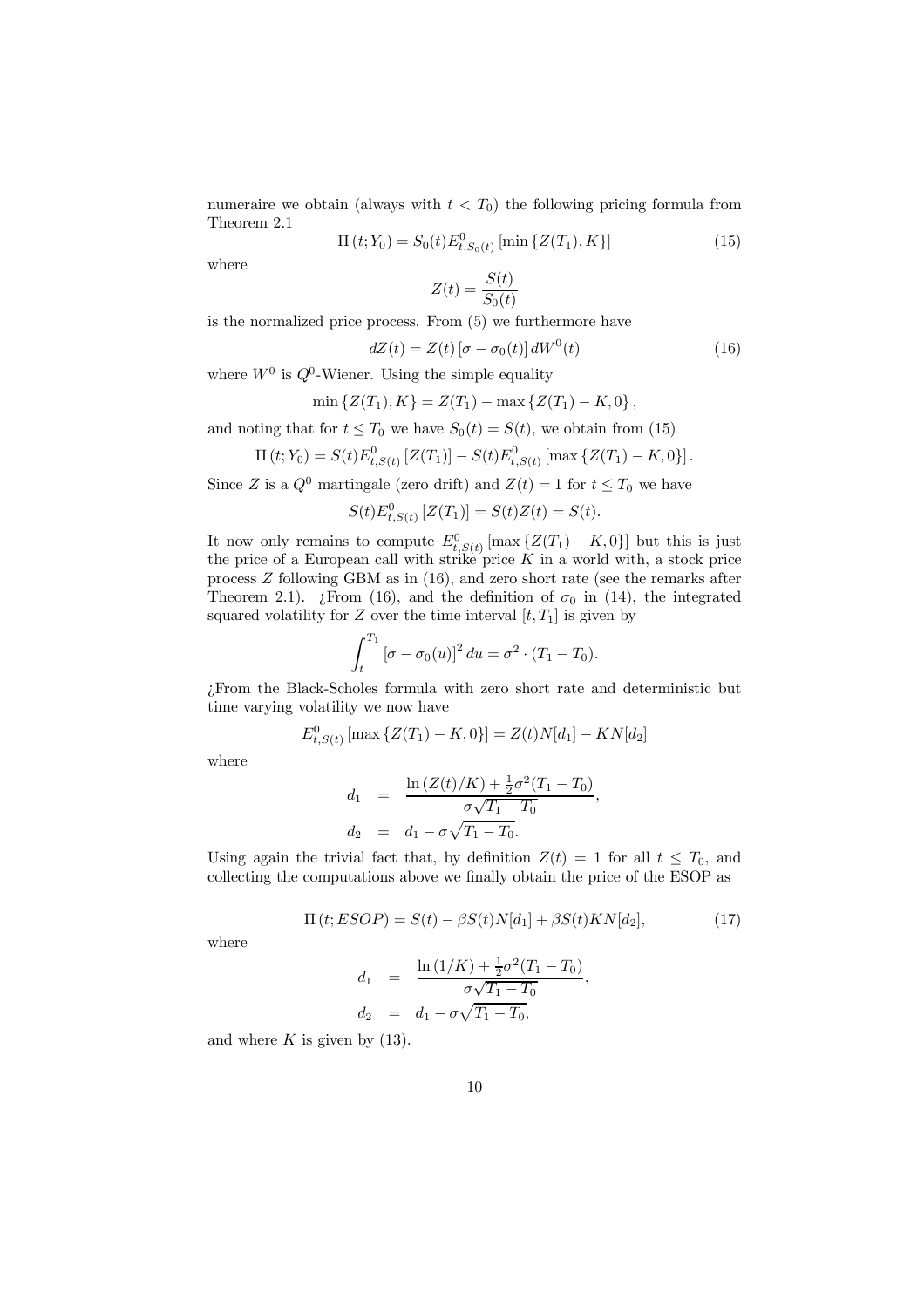# 4 Options with a foreign-currency strike price

In this section we discuss options whose strike price is linked to a non-domestic currency. We illustrate with the example of an option with a US dollar strike price on a stock denominated in UK pounds. Such options might be part of an executive compensation program; such options might be given to motivate managers to maximize the dollar price of their stock. Another example is an option where the strike price is CPI-indexed.

### 4.1 Institutional setup

For purposes of illustration we assume that the underlying security is traded in the UK in pound sterling and that the option exercise price is in dollars. The institutional setup is as follows.

- The option is initially (i.e. at  $t = 0$ ) an at-the-money option, when the strike price is expressed in pounds.<sup>3</sup>
- This pound strike price is, at  $t = 0$ , converted into dollars.
- The dollar strike price thus computed is kept constant during the life of the option.
- At the exercise date  $t = T$  the holder can pay the fixed dollar strike price in order to obtain the underlying stock.
- The option is fully dividend protected.

Since the stock is traded in pounds, the fixed dollar strike corresponds to a randomly changing strike price when expressed in pounds; thus we have a nontrivial valuation problem. The numeraire approach can be used to simplify the valuation of such an option. The resulting valuation is given in (23).

## 4.2 Mathematical model

We model the stock price *S* (in pounds) as a standard geometric Brownian motion under the objective probability measure  $P$ , and we assume deterministic short rates  $r_p$  and  $r_d$  in the UK and the US market respectively. Since we have assumed complete dividend protection we may as well assume (from a formal point of view) that *S* is without dividends. We thus have the following *P*dynamics for the stock price.

$$
dS(t) = \alpha S(t)dt + S(t)\delta_S dW^S(t),
$$

 ${}^{3}$ For tax reasons most executive stock options are initially at-the-money.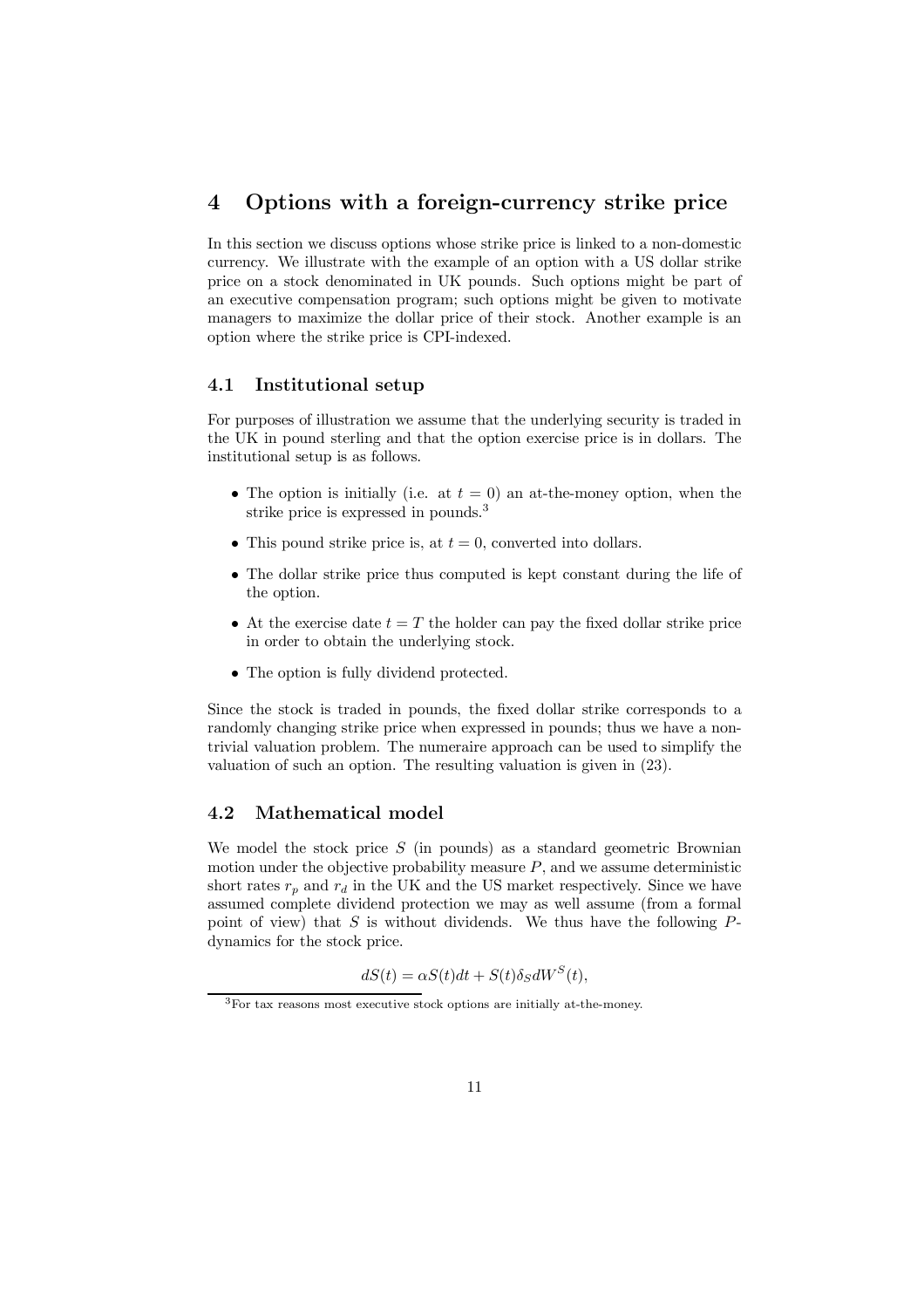We denote the dollar/pound exchange rate by *X*, and assume a standard Garman-Kohlhagen (1983) model for *X*. We thus have *P*-dynamics given by

$$
dX(t) = \alpha_X X(t)dt + X(t)\delta_X dW^X(t),
$$

Denoting the pound/dollar exchange rate by *Y*, where  $Y = 1/X$ , we immediately have the dynamics

$$
dY(t) = \alpha_Y Y(t)dt + Y(t)\delta_Y dW^Y(t)
$$

where  $\alpha_Y$  is of no interest for pricing purposes. Here  $W^S$ ,  $W^X$  and  $W^Y$  are scalar Wiener processes and we have the relations

$$
\delta_Y = \delta_X \tag{18}
$$

$$
W^Y = -W^X,\t\t(19)
$$

$$
dW^{S}(t) \cdot dW^{X}(t) = \rho dt, \qquad (20)
$$

$$
dW^{S}(t) \cdot dW^{Y}(t) = -\rho dt. \qquad (21)
$$

For computational purposes it is sometimes convenient to express the dynamics in terms of a two dimensional Wiener process *W* with independent components intead of using the two correlated processes  $W^X$  and  $W^S$ . Logically the two approaches are equivalent, and in the new *W*-formalism we then have the *P*dynamics

$$
dS(t) = \alpha S(t)dt + S(t)\sigma_S dW(t),
$$
  
\n
$$
dX(t) = \alpha_X X(t)dt + X(t)\sigma_X dW(t),
$$
  
\n
$$
dY(t) = \alpha_Y Y(t)dt + Y(t)\sigma_Y dW(t).
$$

The volatilities  $\sigma_S$ ,  $\sigma_X$  and  $\sigma_Y$  are two-dimensional row vectors with the properties that

$$
\begin{aligned}\n\sigma_Y &= -\sigma_X \\
\|\sigma_X\|^2 &= \delta_X^2, \\
\|\sigma_Y\|^2 &= \delta_Y^2, \\
\sigma_X\sigma_S' &= \delta_S^2, \\
\sigma_X\sigma_S' &= \rho\delta_X\delta_S \\
\sigma_Y\sigma_S' &= -\rho\delta_Y\delta_S\n\end{aligned}
$$

where  $\prime$  denotes transpose and  $\parallel \parallel$  denotes the Euclidian norm in  $R^2$ . The initial strike price expressed in pounds is by definition given by

$$
K_p(0) = S(0),
$$

and the corresponding dollar strike price is thus

$$
K_d = K_p(0) \cdot X(0) = S(0)X(0).
$$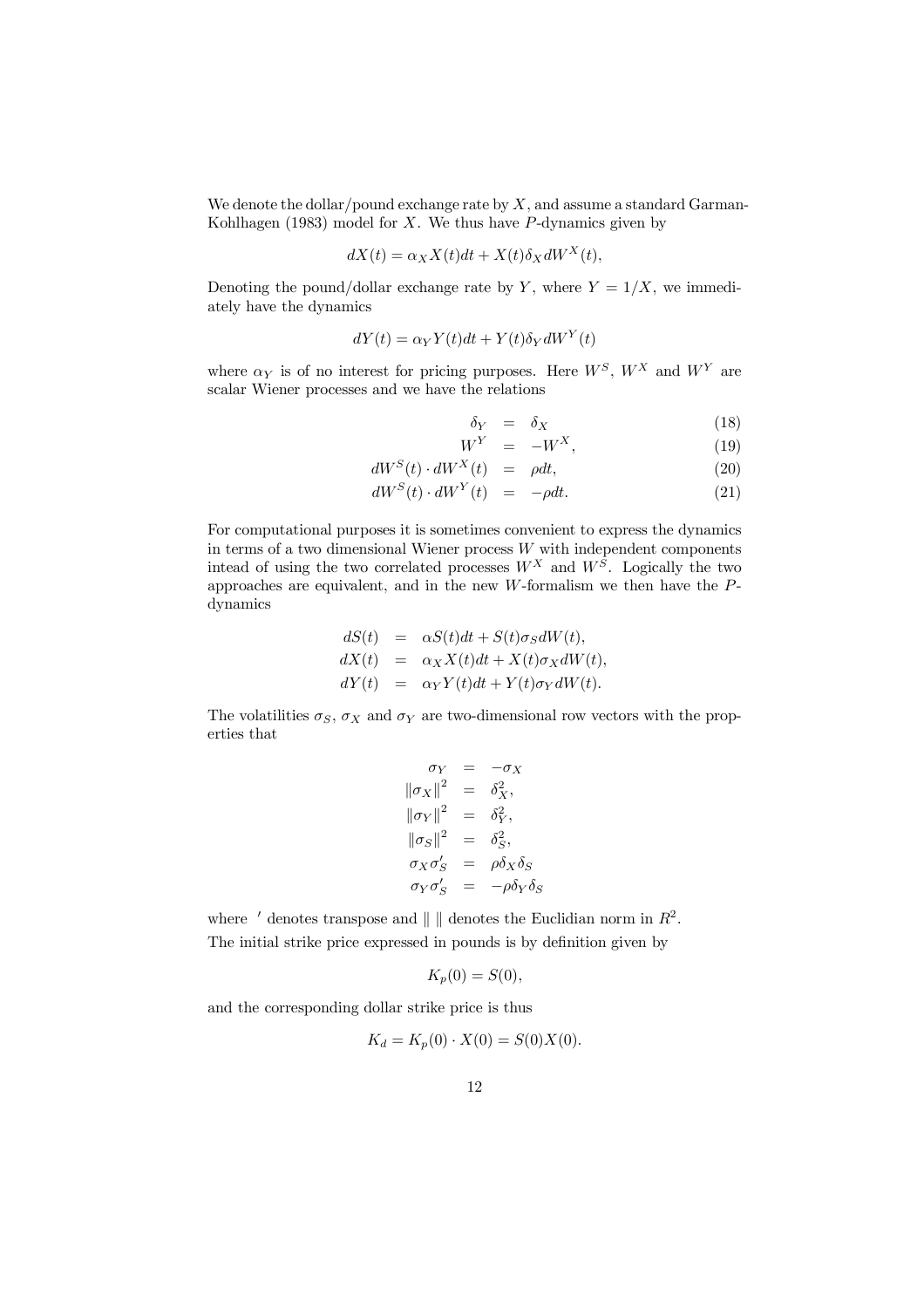The dollar strike price is kept constant until the exercise date. However, expressed in pounds the strike price evolves dynamically as a result of the varying exchange rate, so the pound strike at maturity is given by

$$
K_p(T) = K_d \cdot X(T)^{-1} = S(0) \cdot X(0) \cdot X(T)^{-1}.
$$
 (22)

There are now two natural ways to value this option: we can work in dollars or in pounds, and initially it is not obvious which way is the easier. We will in fact perform the calculations in both alternatives and compare the computational effort. As will be seen below it turms out to be slightly easier to work in dollars than in pounds.

#### 4.3 Pricing the option in dollars

In this approach we transfer all data into dollars. The stock price, expressed in dollars, is given by

$$
S_d(t) = S(t) \cdot X(t),
$$

so in dollar terms the payout  $\Phi_d$  of the option at maturity is given by the expression

$$
\Phi_d = \max\left[S(T)X(T) - K_d, 0\right]
$$

Since the dollar strike  $K_d$  is constant we can use the Black-Scholes formula applied to the dollar price process  $S_d(t)$ . The Itô formula applied to  $S_d(t)$  =  $S(t)X(t)$  immediately gives us the *P*-dynamics of  $S_d(t)$  as

$$
dS_d(t) = S_d(t) (\alpha + \alpha_X + \sigma_S \sigma'_X) dt + S_d(t) (\sigma_S + \sigma_X) dW(t)
$$

We can write this as

$$
dS_d(t) = S_d(t) \left( \alpha + \alpha_X + \sigma_S \sigma'_X \right) dt + S_d(t) \delta_{S,d} dV(t)
$$

where *V* is a scalar Wiener process and where

$$
\delta_{S,d} = \|\sigma_S + \sigma_X\| = \sqrt{\delta_S^2 + \delta_X^2 + 2\rho\delta_S\delta_X}
$$

is the dollar volatility of the stock price.

The dollar price (expressed in dollar data) at *t* of the option is now obtained directly from the Black-Scholes formula as

$$
C_d(t) = S_d(t)N[d_1] - e^{-r_d(T-t)}K_dN[d_2],
$$
\n
$$
d_1 = \frac{\ln(S_d(t)/K_d) + \left(r_d + \frac{1}{2}\delta_{S,d}^2\right)(T-t)}{\delta_{S,d}\sqrt{T-t}},
$$
\n
$$
d_2 = d_1 - \delta_{S,d}\sqrt{T-t}.
$$
\n(23)

The corresponding price in pound terms is finally obtained as

$$
C_p(t) = C_d(t) \cdot \frac{1}{X(t)},
$$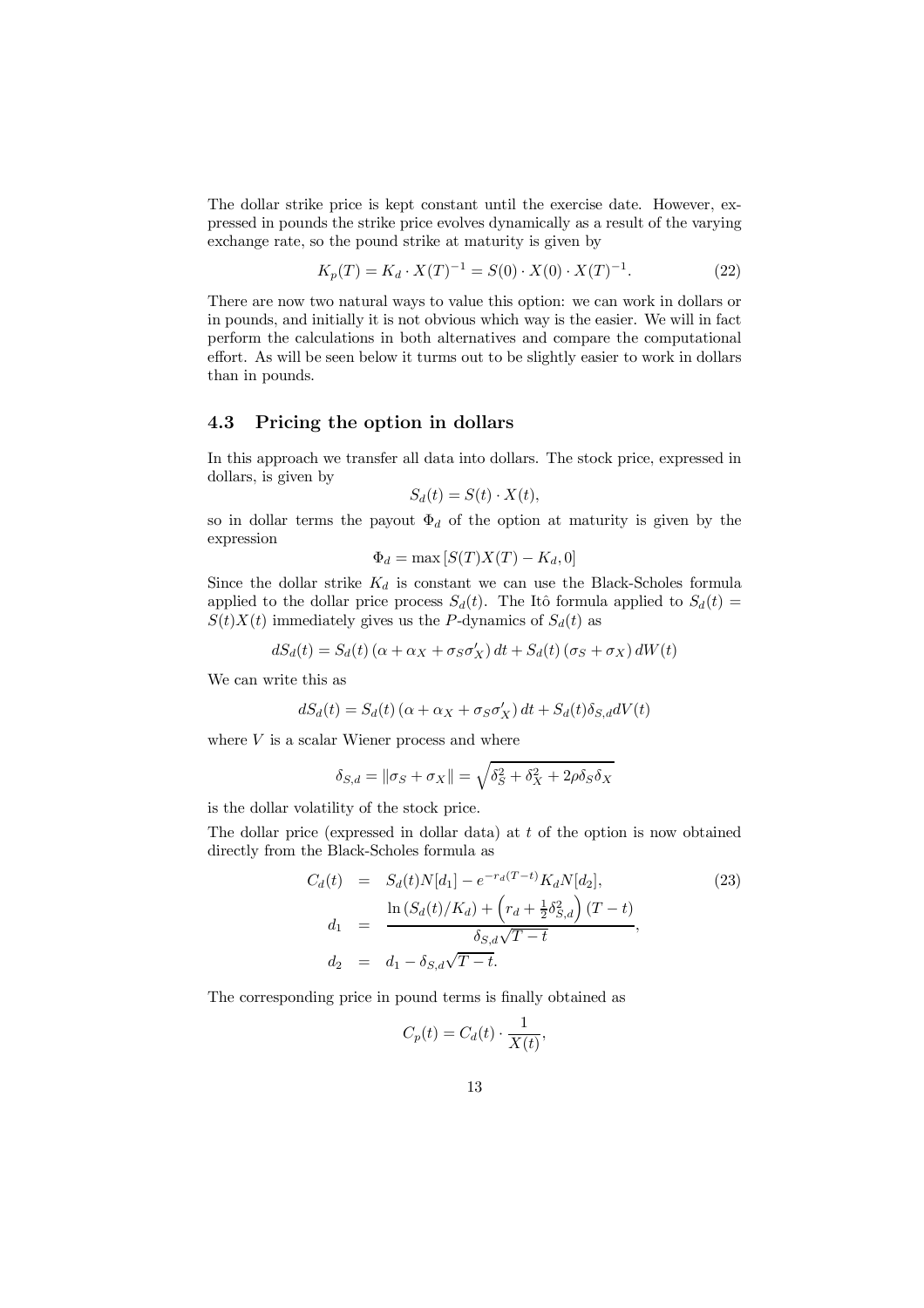so we have the final pricing formula

$$
C_p(t) = S(t)N[d_1] - e^{-r_d(T-t)} \frac{S(0)X(0)}{X(t)} N[d_2],
$$
\n
$$
d_1 = \frac{\ln\left(\frac{S(t)X(t)}{S(0)X(0)}\right) + \left(r_d + \frac{1}{2}\delta_{S,d}^2\right)(T-t)}{\delta_{S,d}\sqrt{T-t}},
$$
\n
$$
d_2 = d_1 - \delta_{S,d}\sqrt{T-t},
$$
\n
$$
\delta_{S,d} = \sqrt{\delta_S^2 + \delta_X^2 + 2\rho\delta_S\delta_X}
$$
\n(24)

## 4.4 Pricing the option directly in pounds

Although this is not immediately obvious, pricing the option directly in pounds is a bit more complicated than pricing the option in dollars. The pricing problem, expressed in pound terms, is that of pricing the *T*-claim  $\Phi_p$  defined by

$$
\Phi_p = \max [S(T) - K_p(T), 0].
$$

Using (22) and denoting the pound/dollar exchange rate by *Y* (where of course  $Y = 1/X$  we obtain

$$
\Phi_p = \max \left[ S(T) - S(0) \frac{Y(T)}{Y(0)}, 0 \right].
$$

It is now tempting to use the punds/dollar exchange rate *Y* as the numeraire but this is not allowed. The reason is that although *Y* is the price of a traded asset (dollar bills) it is not the price of a traded asset *without dividends*, the obvious reason being that dollars are put into an American (or perhaps Eurodollar) account where they will command the interest rate  $r_d$ . Thus the role of Y is rather that of the price of an asset with the continuous dividend yield *rd*. In order to convert the present situation into the standard case covered by Theorem 2.1 we therefore do as follows.

• We denote the dollar bank account by  $B_d$  with dynamics

$$
dB_d(t) = r_d B_d(t) dt.
$$

• The value in pounds, of the dollar bank account, is then given by the process  $\hat{Y}_d$ , defined by

$$
\hat{Y}_d(t) = B_d(t) \cdot Y(t) = Y(t)e^{r_d t}.
$$

- The process  $\hat{Y}_d$  can now be interpreted as the price process (denoted in pounds) of a traded asset without dividends.
- We may thus use  $\hat{Y}_d$  as a numeraire.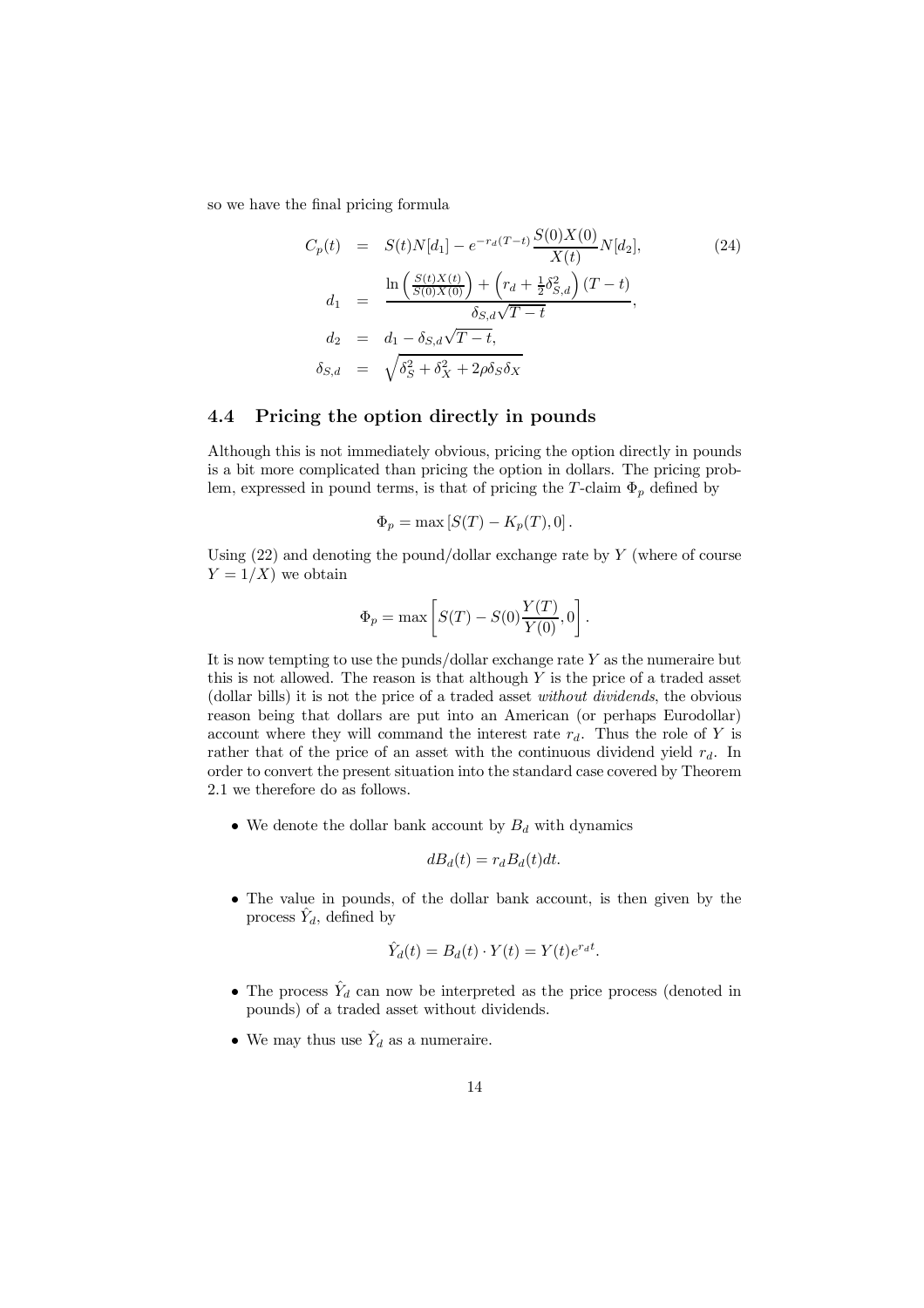Since we have  $Y(T) = \hat{Y}_d(T)e^{-r_dT}$  we can write

$$
\Phi_p = \max \left[ S(T) - \hat{Y}_d(T) e^{-r_d T} \frac{S(0)}{Y(0)}, 0 \right].
$$

Using  $\hat{Y}_d$  as the numeraire we immediately obtain from Theorem 2.1

$$
\Pi(t; \Phi_p) = \hat{Y}_d(t) E_t^{\hat{Q}} [\max \{Z(T) - K, 0\}], \qquad (25)
$$

*;*

where  $\hat{Q}$  denotes the martingale measure with  $\hat{Y}_d$  as the numeraire, where  $Z$  is defined by

$$
Z(t) = \frac{S(t)}{\hat{Y}_d(t)}
$$

and where *K* is given by

$$
K = e^{-r_d T} \frac{S(0)}{Y(0)}.
$$
\n(26)

 $\hat{L}$  From Theorem 2.1 we know that *Z* has zero drift under  $\hat{Q}$ , and a simple calculation shows that the  $\hat{Q}$  dynamics of  $Z$  are given by

$$
dZ(t) = Z(t) (\sigma_S - \sigma_Y) d\hat{W}(t),
$$

where  $\hat{W}$  is  $\hat{Q}$ -Wiener. Thus the expectation in (25) is given by the Black-Scholes formula for a call, with strike price  $K$ , written on an asset with (scalar) volatility

$$
\delta_Z = \|\sigma_S - \sigma_Y\| = \sqrt{\|\sigma_S\|^2 + \|\sigma_Y\|^2 - 2\sigma_S\sigma_Y^*} = \sqrt{\delta_S^2 + \delta_Y^2 + 2\rho\delta_S\delta_Y}
$$

in a world with zero interst rate. We thus obtain the pricing formula

$$
\Pi(t; \Phi_p) = \hat{Y}_d(t) \{ Z(t)N[d_1] - KN[d_2] \}
$$
\n
$$
d_1 = \frac{1}{\delta_Z \sqrt{T-t}} \left\{ \ln \left( \frac{Z(t)}{K} \right) + \frac{1}{2} \delta_Z^2 (T-t) \right\},
$$
\n
$$
d_2 = d_1 - \delta_Z \sqrt{T-t}
$$

After simplification this reduces to the pricing formula, which of course coincides with (24).

$$
C_p(t) = \Pi(t; \Phi_p) = S(t)N[d_1] - Y(t)e^{-r_d(T-t)}\frac{S(0)}{Y(0)}N[d_2],
$$
 (27)

where

$$
d_1 = \frac{1}{\delta_Z \sqrt{T-t}} \left\{ \ln \left( \frac{S(t)Y(0)}{Y(t)S(0)} \right) + \left\{ r_d + \frac{1}{2} \delta_Z^2 \right\} (T-t) \right\},
$$
  
\n
$$
d_2 = d_1 - \delta_Z \sqrt{T-t},
$$
  
\n
$$
\delta_Z = \sqrt{\delta_S^2 + \delta_Y^2 + 2\rho \delta_S \delta_Y}.
$$

In this case we have thus seen that there were two distinct (but logically equivalent) ways of pricing the option. From the computations above it is also clear (ex post) that the easiest way was by using the dollar bank account as the numeraire, rather than using the pound value of the same account.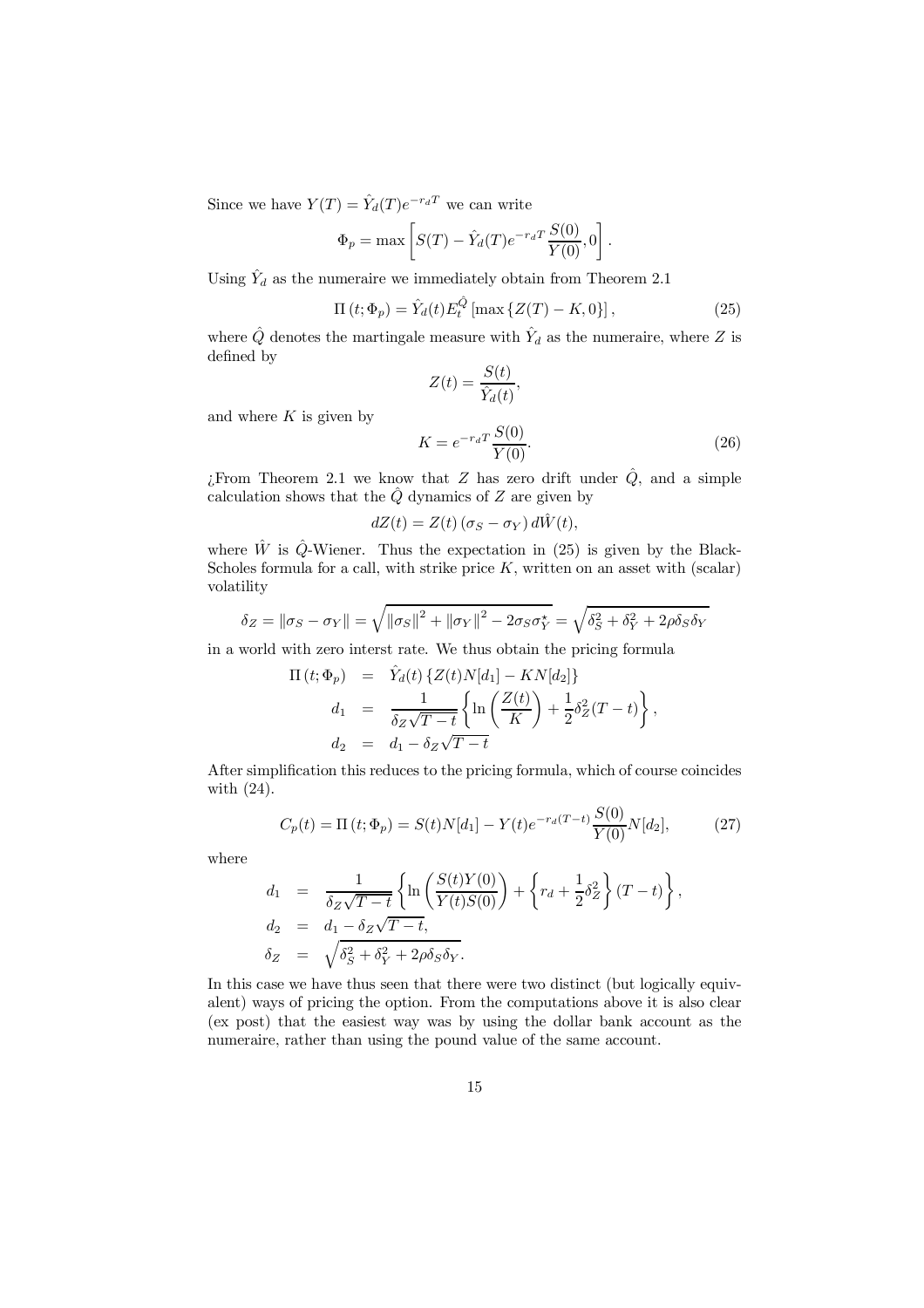# 5 Pricing convertible bonds

Standard pricing models of convertible bonds concentrate on pricing the bond and its conversion option at date  $t = 0$  (see, for example, Brennan-Schwartz 1977, Bardhan et.al. 1993). A somewhat less-standard problem is the pricing of the bond at some date  $0 < t < T$ , where *T* is the maturity date of the bond. We consider this problem in this section; again we see that the numeraire approach gives a relatively simple solution to this problem; the "trick" is to use the stock price as the numeraire. This gives a relatively simple pricing formula for the bond (equation (31) below), which we now derive.

#### 5.1 Institutional setup

A convertible bond involves two underlying objects: a discount bond and a stock. The more precise assumptions are as follows.

- The bond is a zero coupon bond with face value 1.
- The bond matures at a fixed date  $T_1$ .
- The underlying stock pays no dividends
- At a fixed date  $T_0$ , with  $T_0 < T_1$ , the bond can be converted to one share of the stock.

The problem is of course that of pricing, at time  $t < T_0$ , the convertible bond.

### 5.2 Mathematical model

We introduce the following notation

 $S(t) =$  the price, at time *t*, of the stock  $p(t,T)$  = the price, at time *t*, of a zero-coupon bond of the same risk class.

We now view the convertible bond as a contingent claim *Y* with exercise date  $T_0$ . Given the setup above, the claim *Y* is thus given by the expression

$$
Y=\max\left[S(T_0),p(T_0,T_1)\right].
$$

In order to price this claim we have two obvious possibilities: we can use either the stock or the zero-coupon bond maturing at  $T_1$  as the numeraire. Assuming that the  $T_1$  bond actually is traded we immediately obtain the price as

 $\Pi(t;Y) = p(t,T_1)E_t^1 \left[ \max \{Z(T_0),1\} \right],$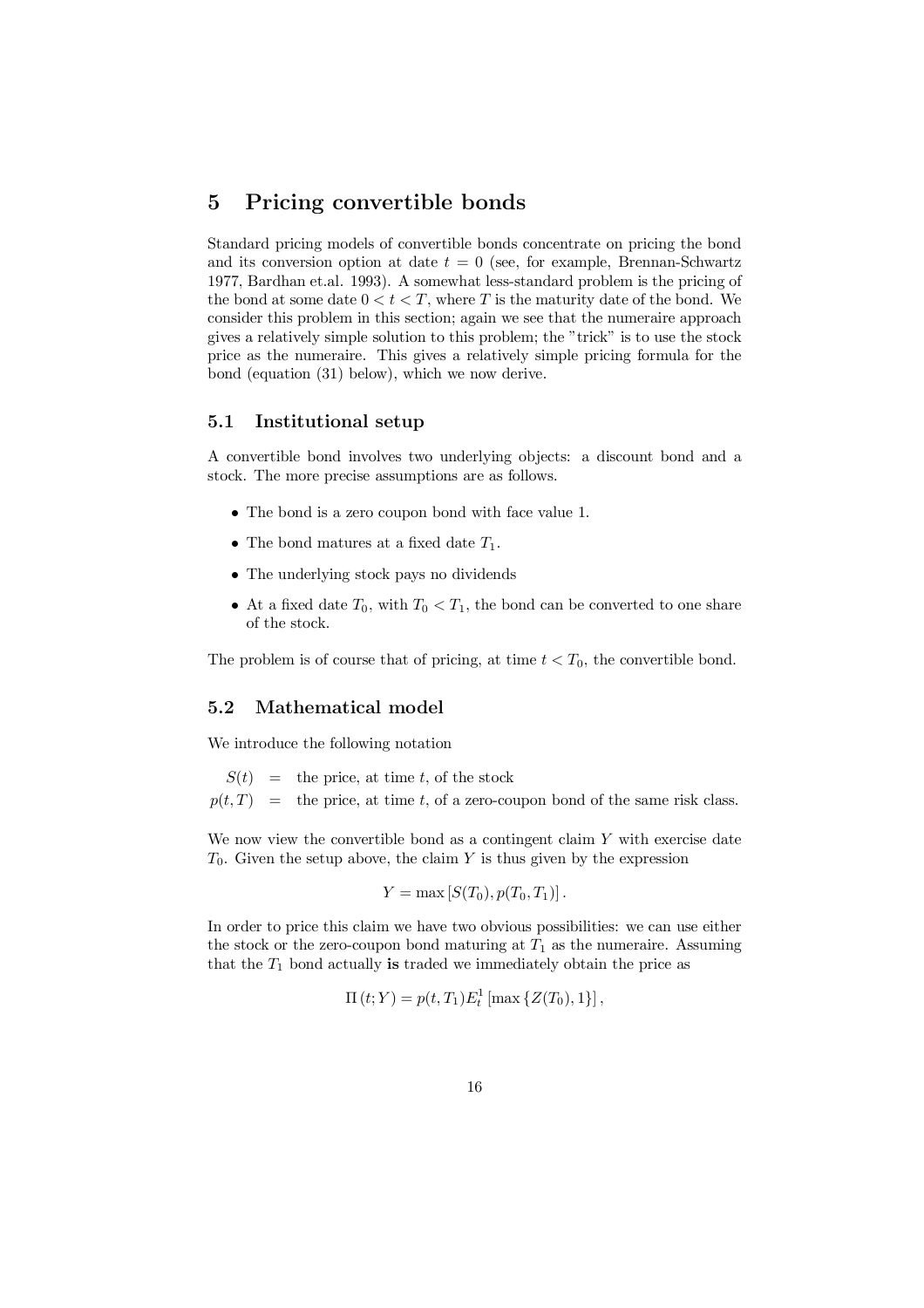where  $E^1$  denotes expectation under the "forward neutral" martingale measure  $Q<sup>1</sup>$  with the  $T<sub>1</sub>$  bond as numeraire. The process *Z* is defined by

$$
Z(t) = \frac{S(t)}{p(t,T_1)}.
$$

We can now simplify and write

$$
\max\{Z(T_0), 1\} = \max\{Z(T_0) - 1, 0\} + 1,
$$

giving us

$$
\Pi(t;Y) = p(t,T_1)E_t^1[\max\{Z(T_0) - 1,0\}] + p(t,T_1)
$$
\n(28)

In more verbal terms this just says that the price of the convertible bond equals the price of a conversion option plus the price of the underlying zero coupon bond. Since we assumed that the  $T_1$  bond is traded, we do not have to compute the price  $p(t, T_1)$  in the formula above, but instead we simply observe the price on the market. It thus only remains to compute the expectation above, and this is obviously the price, at time *t*, of a European call with strike price 1 on the price process *Z* in a world where the short rate equals zero. Thus the numeraire approach gives a big simplification of the computational problem.

In order to obtain more explicit results, we now make more specific assumptions about the stock and bond price dynamics.

**Assumption 5.1** *Define, as usual, the forward rates by*  $f(t,T) = -\frac{\partial}{\partial T} \ln p(t,T)$ , *We now make the following assumptions, all under the risk neutral martingale measure Q.*

*² The bond market can be described by an HJM model for the forward rates of the form*

$$
df(t,T) = \left(\sigma_f(t,T) \int_t^T \sigma'_f(t,u) du\right) dt + \sigma_f(t,T) dW(t)
$$

where the volatility structure  $\sigma_f(t,T)$  is assumed to be deterministic. W *is a (possibly multidimensional) Q-Wiener process.*

*² The stock price follows a geometric Brownian motion, i.e.*

$$
dS(t) = r(t)S(t)dt + S(t)\sigma_S dW(t),
$$

*where*  $r_t = f(t, t)$  *is the short rate. The row vector*  $\sigma_S$  *is assumed to be constant and deterministic.*

In essence we have thus assumed a standard Black-Scholes model for the stock price *S*, and a Gaussian forward rate model. The point of this is that it will lead to (see below) a lognormal distribution for *Z*, thus allowing us to use a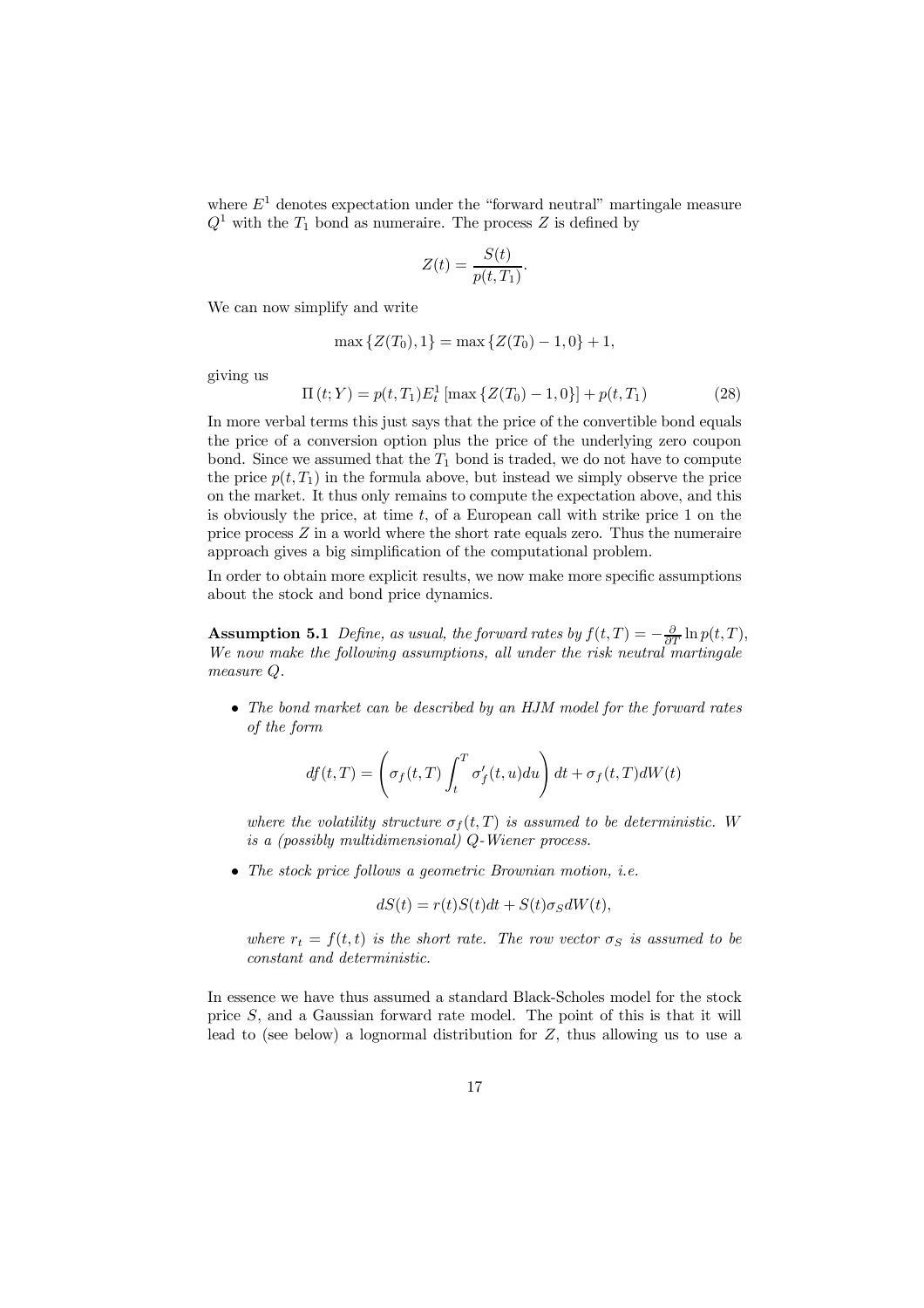standard Black-Scholes formula. From the forward rate dynamics above if now follows (Björk (1999), prop. 15.5) that we have bond price dynamics given by

$$
dp(t,T) = r(t)p(t,T)dt - p(t,T)\Sigma_p(t,T)dW(t),
$$

where the bond price volatility is given by

$$
\Sigma_p(t,T) = \int_t^T \sigma_f(t,u) du.
$$

We may now attack the expectation in (28), and to this end we compute the *Z*-dynamics under *Q<sup>T</sup>*<sup>1</sup> . It follows directly from the It^o formula that the *Q*dynamics of *Z* are given

$$
dZ(t) = Z(t)\alpha_Z(t)dt + Z_t \{\sigma_S + \Sigma_p(t,T_1)\} dW(t)
$$

where for the moment we do not bother about the drift process  $\alpha_Z$ . Furthermore we know from the general theory (see Theorem 2.1) that the following hold

- *<sup>²</sup>* The *<sup>Z</sup>* process is <sup>a</sup> *<sup>Q</sup>*<sup>1</sup> martingale (i.e. zero drift term).
- *<sup>²</sup>* The volatility does not change when we change measure from *<sup>Q</sup>* to *<sup>Q</sup>*<sup>1</sup> .

The *Q*<sup>1</sup> dynamics of *Z* are thus given by

$$
dZ(t) = Z(t)\sigma_Z(t)dW^1(t)
$$
\n(29)

where

$$
\sigma_Z(t) = \sigma_S + \Sigma_p(t, T_1),\tag{30}
$$

*;*

and where  $W^1$  is  $Q^1$ -Wiener.

Under the assumptions above the volatility  $\sigma_Z$  is deterministic, thus guaranteeing that *Z* has a lognormal distribution. We can in fact write

$$
dZ(t) = Z(t) \| \sigma_Z(t) \| dV^1(t),
$$

where  $V^1$  is a scalar  $Q^1$  Wiener process. We may thus use a small variation of the Black-Scholes formula to obtain the final pricing result

Proposition 5.1 *The price, at t, of the convertible bond is given by the formula*

$$
\Pi(t;Y) = S(t)N[d_1] - p(t,T_1)N[d_2] + p(t,T_1),
$$

*where*

$$
d_1 = \frac{1}{\sqrt{\sigma^2(t,T_0)}} \left\{ \ln \left( \frac{S(t)}{p(t,T_1)} \right) + \frac{1}{2} \sigma^2(t,T_0) \right\}
$$
  
\n
$$
d_2 = d_1 - \sqrt{\sigma^2(t,T_0)},
$$
  
\n
$$
\sigma^2(t,T_0) = \int_t^{T_0} ||\sigma_Z(u)||^2 du,
$$
  
\n
$$
\sigma_Z(t) = \sigma_S + \int_t^{T_1} \sigma_f(t,s) ds
$$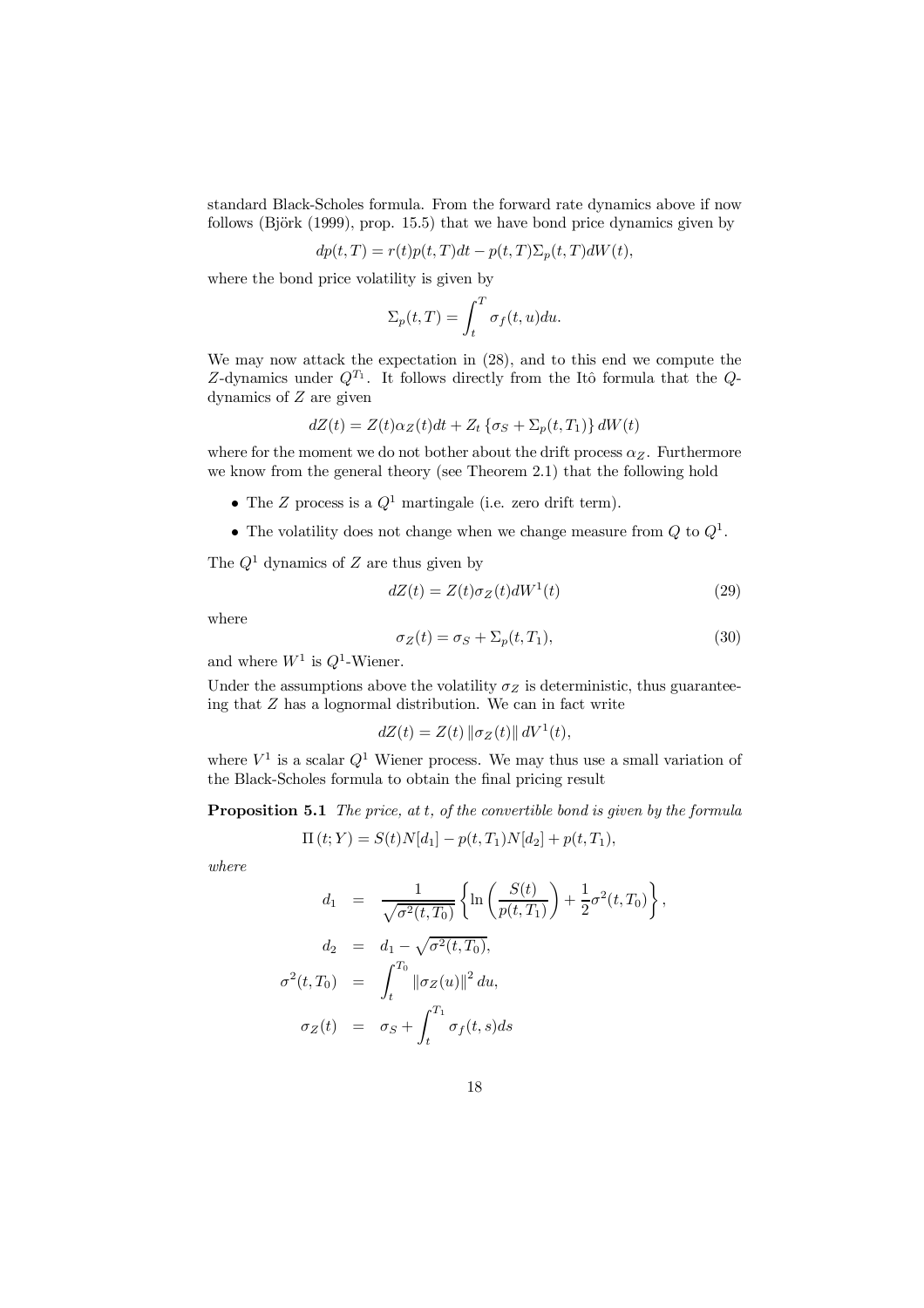# 6 Pricing savings plans with choice of linkage

These plans are common. Typically they give savers an ex-post choice of interest rates to be paid on their account. With the inception of capital requirements, many financial institutions have to recognize these options and price them.

### 6.1 Institutional setup

We use the example of a common bank account from the Israeli context; this account gives savers the ex-post choice of indexing their savings to an Israelishekel interest rate or a US dollar rate.

- The saver deposits NIS 100 ("NIS" = Israeli shekels) today in a shekel/dollar savings account with a maturity of 1 year.
- In one year, the account pays the maximum of:
	- $-$  The sum of NIS 100 + real shekel interest, the whole amount indexed to the inflation rate.
	- $-$  Today's dollar equivalent of NIS 100 + dollar interest, the whole amount indexed to the dollar exchange rate.

The savings plan is thus an option to exchange the Israeli interest rate for the US interest rate, while at the same time taking on the exchange rate risk. Since the choice is made *ex-post*, it is clear that both the shekel and the dollar interest rates offered on such an account must be below their respective market rates.

## 6.2 Mathematical model

In this section we derive the value of the exchange option described above; the result is given in equation (35) below.

We consider two economies, one domestic and one foreign, and we introduce the following notation.

- $r_d$  = domestic short rate
- $r_f$  = foreign short rate
- $I(t)$  = domestic inflation process
- $X(t)$  = the exchange rate in terms of domestic currency/foreign currency.
- $Y(t) = X(t)^{-1}$  = the exchange rate in terms of foreign currency/ domestic currency.
	- $T =$  the maturity of the savings plan.

The value of the option is linear in the initial shekel amount invested in the savings plan; without loss in generality, we assume that this amount is 1 shekel.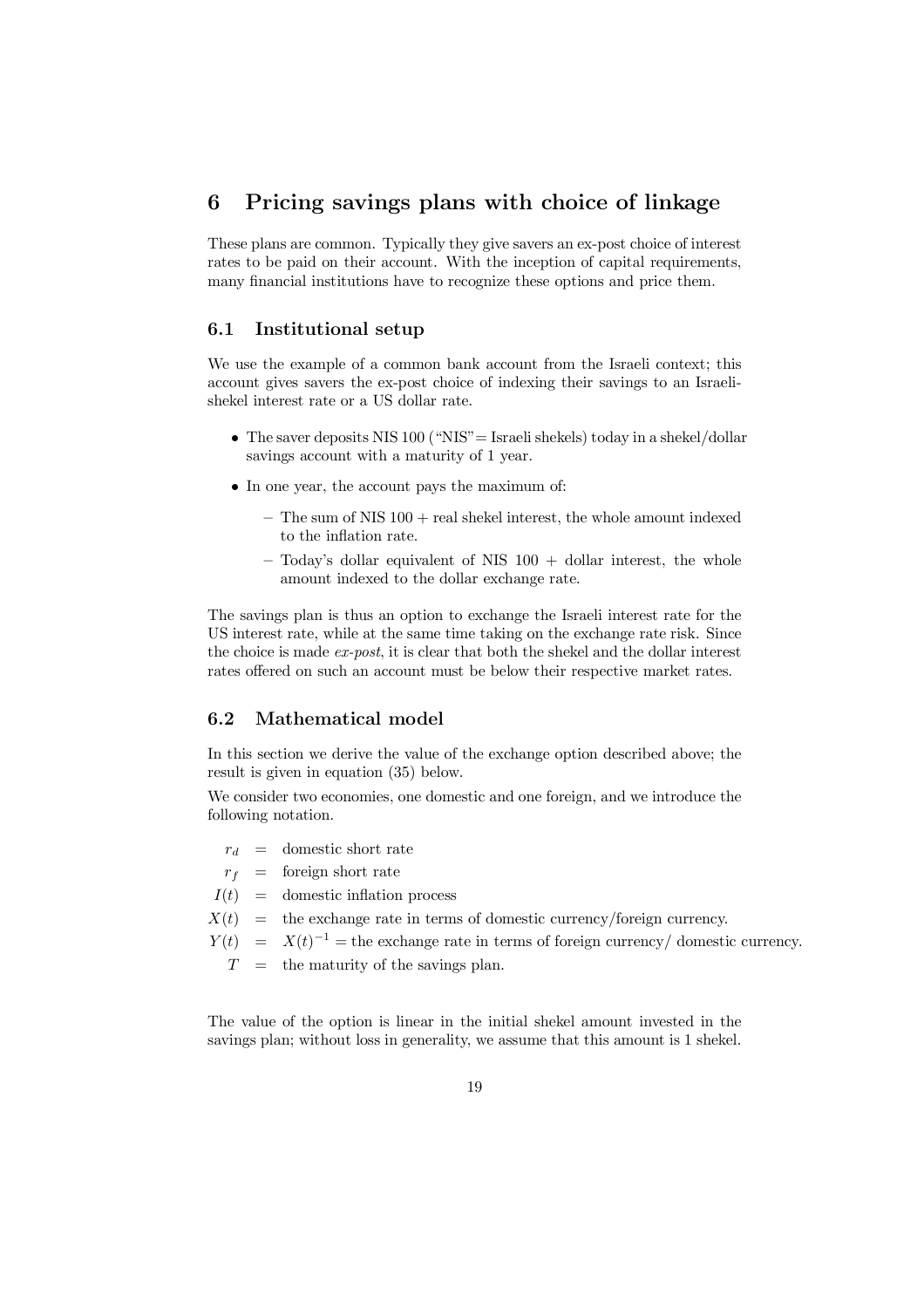In the domestic currency the contingent *T*-claim  $\Phi_d$  to be priced, is thus given by

$$
\Phi_d = \max [e^{r_d T} I(T), X(0)^{-1} e^{r_f T} X(T)]
$$

In the foreign currency the claim  $\Phi_f$  is given by

$$
\Phi_f = \max\left[e^{r_d T} I(T) Y(T), Y(0)e^{r_f T}\right]
$$

It turns out that it is easier to work with  $\Phi_f$  than with  $\Phi_d$ , and we have

$$
\Phi_f = \max \left[ e^{r_d T} I(T) Y(T) - Y(0) e^{r_f T}, 0 \right] + Y(0) e^{r_f T}.
$$

The price (in the foreign currency) at  $t = 0$  of this claim is now given by

$$
\Pi(0; \Phi_f) = e^{-r_f T} E^{Q_f} \left[ \max \left\{ e^{r_d T} I(T) Y(T) - e^{r_f T} Y(0), 0 \right\} - e^{r_f T} Y(0) \right]
$$
  
=  $E^{Q_f} \left[ \max \left\{ e^{(r_d - r_f) T} I(T) Y(T) - Y(0), 0 \right\} \right] + Y(0),$  (31)

where  $Q_f$  denotes the risk neutral martingale measure for the foreign market.

At this point we have to make some probabilistic assumptions, and in fact we assume that we have a Garman-Kohlhagen model for *Y* . Standard theory then gives us the  $Q_f$  dynamics of  $Y$  as

$$
dY(t) = Y(t)(r_f - r_d)dt + Y(t)\sigma_Y dW(t).
$$
\n(32)

For simplicity we assume that also the inflation follows a geometric Brownian motion, with  $Q_f$  -dynamics given by

$$
dI(t) = I(t)\alpha_I dt + I(t)\sigma_I dW(t).
$$
\n(33)

Note that *W* is assumed to be two-dimensional, thus allowing for correlation between *Y* and *I*. Also note that economic theory does not say anything about the mean inflation rate  $\alpha$ <sup>*I*</sup> under  $Q$ <sup>*f*</sup>.

When computing the expectation in (31) we cannot use a standard change of numeraire technique, the reason being that none of the processes  $Y, I$  or  $Y \cdot I$  are price processes of traded assets without dividends. Instead we have to attack the expectation directly.

To that end we define the process *Z* as  $Z(t) = Y(t) \cdot I(t)$  and obtain the following *Q<sup>f</sup>* -dynamics.

$$
dZ(t) = Z(t) (r_f - r_d + \alpha_I + \sigma_Y \sigma'_I) dt + Z(t) (\sigma_Y + \sigma_I) dW(t).
$$

 $\sum_{i=1}^{n}$  *From this it is easy to see that if we define*  $S(t)$  *by* 

$$
S(t) = e^{-(r_f - r_d + \alpha_I + \sigma_Y \sigma'_I)t} Z(t),
$$

then we will have the  $Q_f$ -dynamics

$$
dS(t) = S(t) (\sigma_Y + \sigma_I) dW(t),
$$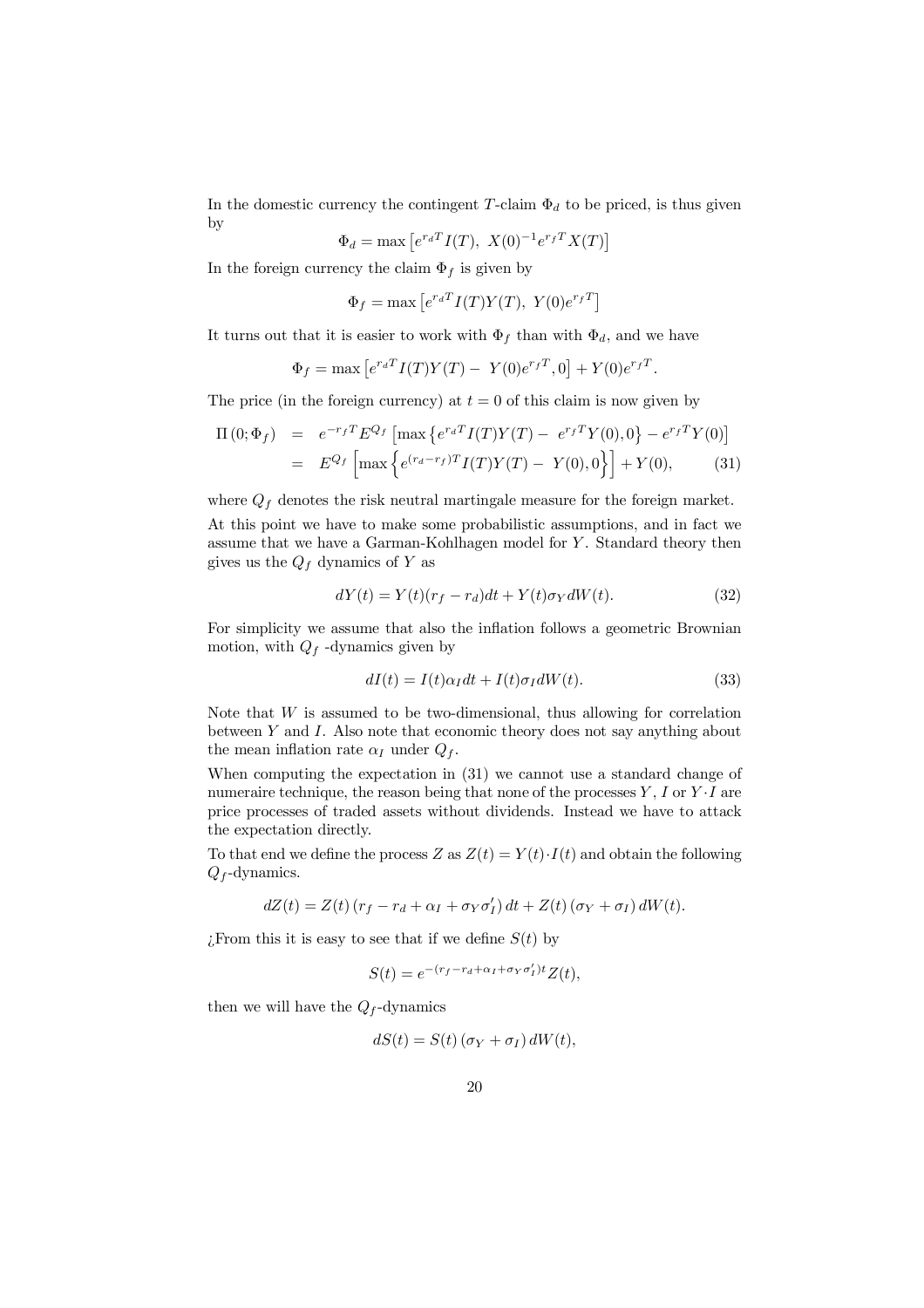the point being that we can interperet  $S(t)$  as a stock price in a Black-Scholes world with zero short rate and  $Q_f$  as the risk neutral measure. With this notation we obtain easily

$$
\Pi(0; \Phi_f) = e^{cT} E^{Q_f} [\max [S(T) - e^{-cT} Y(0), 0]] + Y(0),
$$

where

$$
c = \alpha_I + \sigma_Y \sigma'_I.
$$

The expectation above can now be expressed by the Black-Scholes formula for a call option with strike price  $e^{-cT}Y(0)$ , zero short rate and a volatility given by

$$
\sigma = \sqrt{\left\|\sigma_Y\right\|^2 + \left\|\sigma_I\right\|^2 + 2\sigma_Y\sigma_I'}
$$

The price, at  $t = 0$  of the claim, expressed in the foreign currency is thus given by the formula

$$
\Pi(0; \Phi_f) = e^{cT} I(0) Y(0) N[d_1] - Y(0) N[d_2] + Y(0),
$$
\n(34)\n
$$
d_1 = \frac{\ln(I(0)) + (c + \frac{1}{2}\sigma^2) T}{\sigma \sqrt{T}},
$$
\n
$$
d_2 = d_1 - \sigma \sqrt{T}.
$$

Finally, the price at  $t = 0$  in domestic terms is given by

$$
\Pi(0; \Phi_d) = X(0)\Pi(0; \Phi_f) = e^{cT}I_0N[d_1] - N[d_2] + 1.
$$
 (35)

Remark 6.1 For practical purposes it may be more convenient to model *Y* and *I* as

$$
dY(t) = Y(t)(r_f - r_d)dt + Y(t)\sigma_Y dW^Y(t),
$$
  
\n
$$
dI(t) = I(t)\alpha_I dt + I(t)\sigma_I dW^I(t),
$$

where now  $\sigma_Y$  and  $\sigma_Y$  are constant scalars, whereas  $W^Y$  and  $W^I$  are scalar Wiener processes with local correlation given by  $dW^{Y}(t)dW^{I}(t) = \rho dt$ .

In this model (which of course is logically equivalent to the one above) we have the pricing formulas (34)-(35), but now with the notation

$$
c = \alpha_I + \rho \sigma_Y \sigma_I,
$$
  
\n
$$
\sigma = \sqrt{\sigma_Y^2 + \sigma_I^2 + 2\rho \sigma_Y \sigma_I}
$$

# 7 Endowment warrants

Endowment options, which are primarily traded in Australia and New Zealand, are very long-term call options on equity. These options were recently discussed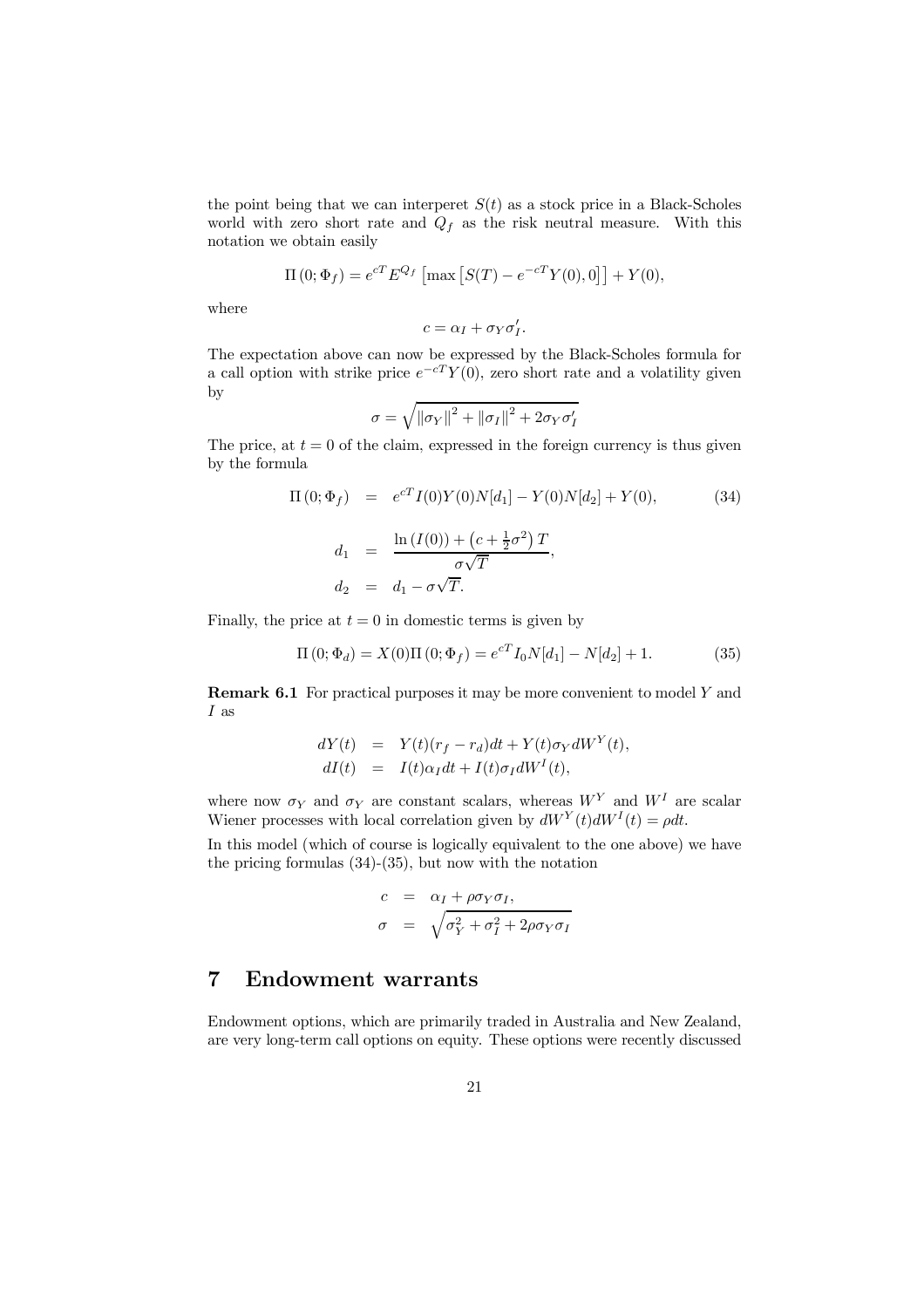in this journal by Hoang-Powell-Shi (1999, henceforth HPS). Endowment warrants have two unusual features: Their dividend protection consists of adjustments to the strike price, and the strike price behaves like a money market fund (i.e., increases over time at the short-term interest rate). HPS assume that the dividend adjustment to the strike price is equivalent to the usual dividend adjustment to the stock price; this assumption is now known to be mistaken. 4 Under this assumption they prove an arbitrage-free warrant price for the case where the short-rate is deterministic and provide an approximation of the option price for the stochastic interest rate.

In this section we discuss a "pseudo-endowment option." This pseudo-endowment option is like the Australian option except that its dividend protection is the usual adjustment to the stock price (i.e., the stock price is raised by the dividends). The "pseudo-endowment option" thus depends on two sources of uncertainty: the (dividend-adjusted) stock price and the short-term interest rate. With a numeraire approach we can eliminate one of these sources of risk. Choosing an interest-rate related instrument (i.e., a money-market account) as a numeraire results in a pricing formula for the "pseudo-endowment option" which is similar to the standard Black-Scholes formula. 5

## 7.1 Institutional setup

A pseudo-endowment option is a very long term call option. Typically we have the following setup:

- At issue, the **initial strike price**  $K(0)$  is set to approximatively 50% of the current stock price, so the option is initially deep in the money.
- The endowment options are European.
- The time to exercise is typically  $10+$  years.
- The options are interest rate and dividend protected. The protection is performed by the following two adjustments:
	- ${\bf -}$  The strike price is not fixed over time. Instead it is increased by the short-term interest rate.
	- The stock price is increased by the size of the dividend each time a dividend is paid.
- The payoff at the exercise date  $T$  is that of a standard call option, but with the adjusted (as above) strike price  $K(T)$ .

<sup>&</sup>lt;sup>4</sup>See "Dividend Protection at a Price: Lessons from Endowment Warrants," Christine Brown and Kevin Davis, mimeo, March 2001, forthcoming in this journal?

<sup>&</sup>lt;sup>5</sup>This formula was derived by HPS as a solution for the deterministic interest rate.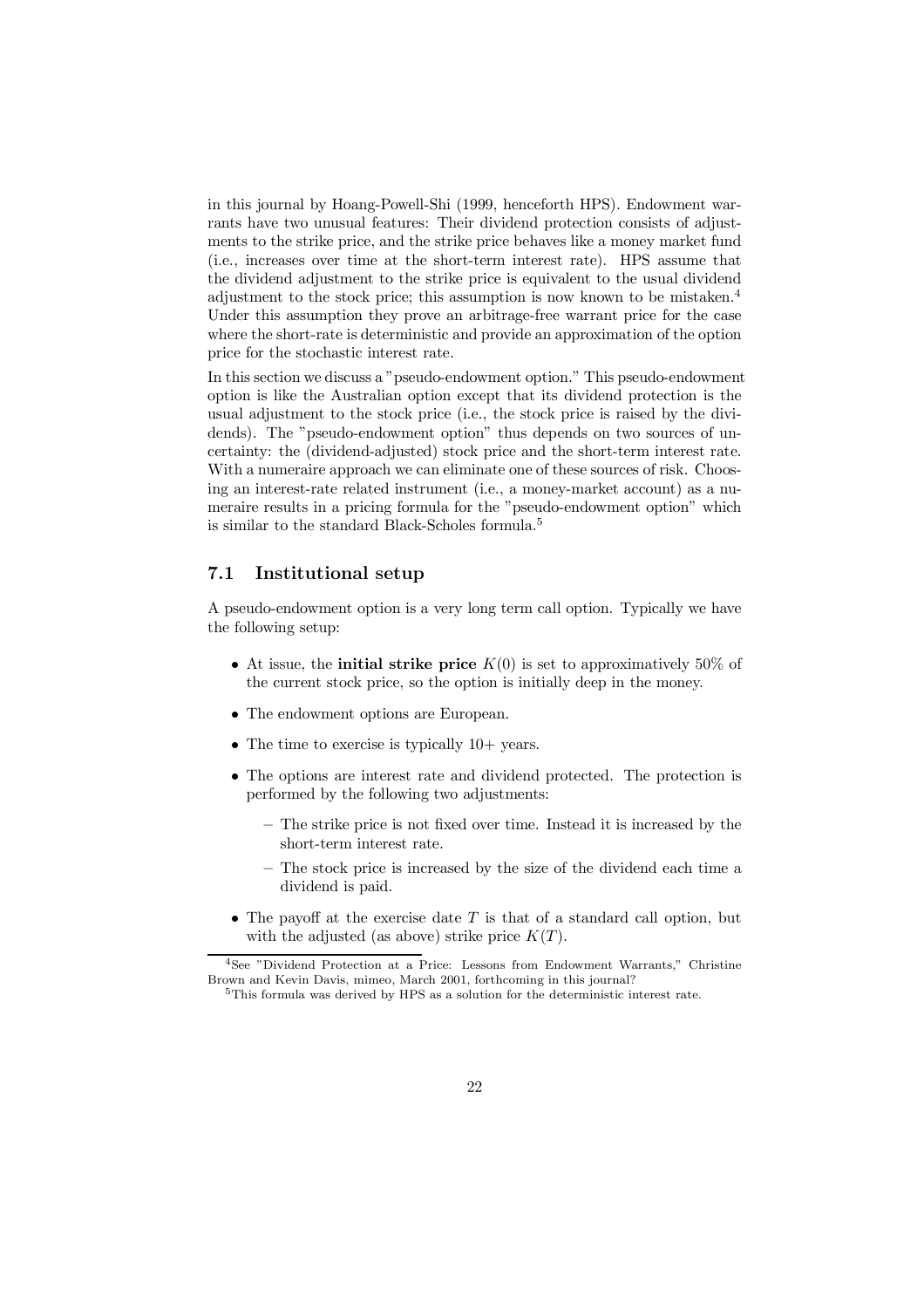### 7.2 Mathematical model

We model the underlying stock price process  $S(t)$  in a standard Black-Scholes setting. In other words, under the objective probability measure *P*, the price process *S*(*t*) follows Geometrical Brownian Motion (between dividends) as:

$$
dS(t) = \alpha S(t)dt + S(t)\sigma W^{p}(t),
$$

where  $\alpha$  and  $\sigma$  are deterministic constants and  $W^p$  is a P Wiener process. We allow the short rate *r* to be an arbitrary random process, thus giving us the following *P*-dynamics of the money-market account:

$$
dB(t) = r(t)B(t)dt, \t\t(36)
$$

$$
B(0) = 1. \tag{37}
$$

In order to analyze this option we have to formalize the protection features of the option. This is done in the following way.

• We assume that the strike price process  $K(t)$  is changed at the continuously compounded instantaneous interest rate. The formal model is thus as follows

$$
dK(t) = r(t)K(t)dt.
$$
\n(38)

• For simplicity we assume (see Remark 7.1 below) that the dividend protection is perfect. More precisely we assume that the dividend protection is done by reinvesting the dividends into the stock itself. Under this assumption we can view the stock price as the theoretical price of a mutual fund which includes all dividends invested in the stock. Formally this implies that we can treat the stock price process  $S(t)$  defined above as the price process of a stock without dividends.

The value of the option at the exercise date *T* is given by the contingent claim *Y*, defined by

$$
Y = \max\left[S(T) - K(T), 0\right]
$$

Clearly there are two sources of risk in endowment options: The stock price risk and the risk of the short-term interest rate. In order to analyze this option, we observe that from (36)-(38) it follows that

$$
K(T) = K(0)B(T).
$$

Thus we can express the claim *Y* as

$$
Y = \max\left[S(T) - K(0)B(T), 0\right]
$$

and from this expression we see that the natural numeraire process is now obviously the money account  $B(t)$ . The martingale measure for this numeraire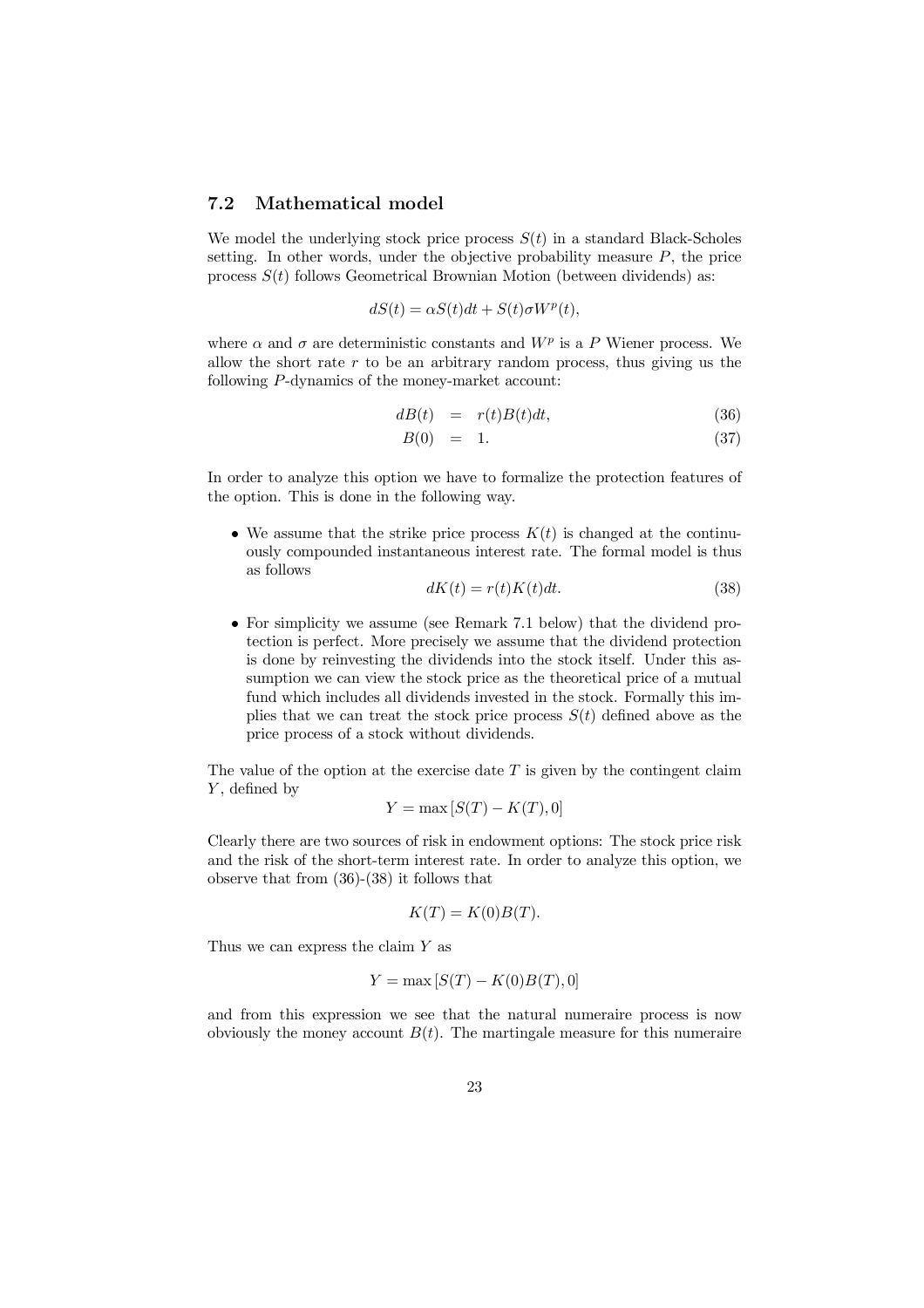is the standard risk neutral martingale measure *Q* under which we have the stock price dynamics

$$
dS(t) = r(t)S(t)dt + S(t)\sigma dW(t),
$$
\n(39)

where *W* is a *Q*-Wiener process.

A direct application of Theorem 2.1 gives us the pricing formula

$$
\Pi(0;Y) = B(0)E^{Q}\left[\frac{1}{B(T)} \max [S(T) - K(0)B(T), 0]\right].
$$

After a simple algebraic manipulation, and using the fact that  $B(0) = 1$ , we thus obtain

$$
\Pi(0;Y) = E^{Q} [\max [Z(T) - K(0), 0]] \tag{40}
$$

where  $Z(t) = S(t)/B(t)$  is the normalized stock price process. It follows immediately from  $(36)$ ,  $(39)$ , and the Itô formula that under *Q* we have *Z*-dynamics given by

$$
dZ(t) = Z(t)\sigma dW(t). \tag{41}
$$

and from (40)-(41) we now see that our original pricing problem has been reduced to that of computing the price of a standard European call, with strike price  $K(0)$ , on an underlying stock with volatility  $\sigma$  in a world where the short rate is zero. Thus the Black-Scholes formula gives the endowment warrant price at  $t = 0$  directly as

$$
C_{EW} = \Pi(0;Y) = S_0 N(d_1) - K_0 N(d_2)
$$
\n(42)

where

$$
d_1 = \frac{\ln (S(0)/K(0)) + \frac{1}{2}\sigma^2 T}{\sigma\sqrt{T}},
$$
  

$$
d_2 = d_1 - \sigma\sqrt{T}.
$$

Using the numeraire approach price of the endowment option in (42) is given by a standard Black-Scholes formula for the case where  $r = 0$ . The result does not in any way depend upon assumptions made about the stochastic short rate process  $r(t)$ .

The pricing formula (42) was in fact earlier derived in HPS, but only for the case of a deterministic short rate. The case of a stochastic short rate is not treated in detail in HPS. Instead the authors of HPS attempt to include the effect of a stochastic interest rate by introducing the following scheme:

- They assume that the short rate *r* is deterministic and constant.
- The strike price process is assumed to have dynamics of the form

$$
dK(t) = rK(t)dt + \gamma dV(t)
$$

where *V* is a new Wiener process (possibly correlated with *W*).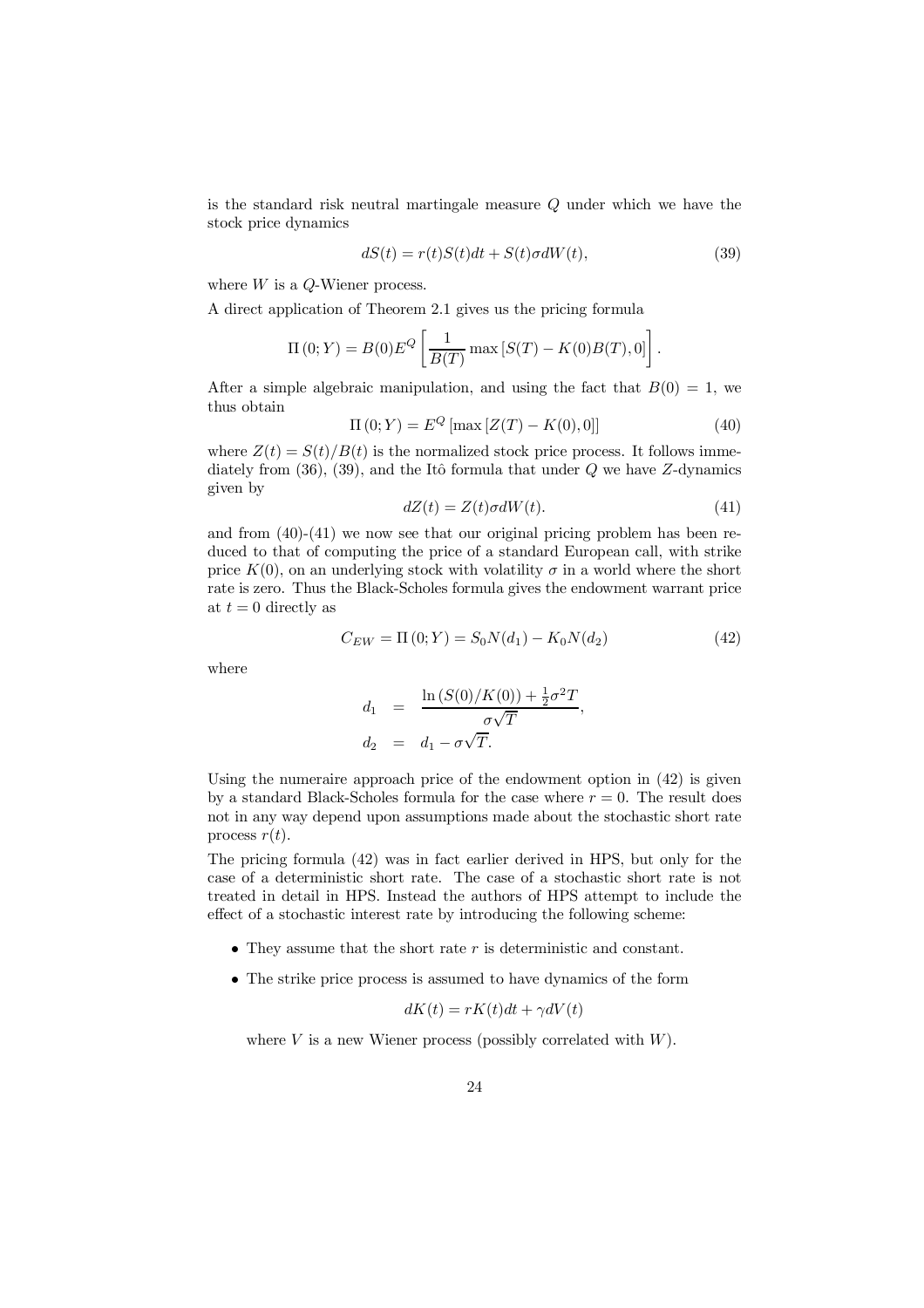• They then go on to value the claim  $Y = \max [S(T) - K(T), 0]$  by using the Margrabe (1978) result about exchange options.

The claim made in HPS is that this setup is an approximation to the case of a stochastic interest rate. Whether it is a good approximation or not is never clarified in HPS, and from our analysis above we see that the entire scheme is in fact unnecessary, since the pricing formula (42) is invariant under the introduction of a stochastic short rate.

Remark 7.1 We note that the result above relies upon our simplifying assumption about perfect dividend protection. A more realistic modeling of the dividend protection would lead to severe computational problems. To see this assume that the stock pays a constant dividend yield rate  $\delta$ . This would change our model in two ways: The *Q*-dynamics of the stock price would be different, and the dynamics of the strike process  $K(t)$  would have to be changed.

As for the *Q*-dynamics of the stock price, standard theory immediately gives us

$$
dS(t) = (r(t) - \delta) S(t)dt + S(t)\sigma dW(t).
$$

Furthermore, from the institutional description above we see that in real life (as opposed to in our simplified model), the dividend protection is done by decreasing the strike price process with the dividend amount at every dividend payment. In terms of our model this means that over an infinitesimal interval  $[t, t + dt]$ , the strike price should decrease with the amount  $\delta S(t)dt$ . Thus the *K*-dynamics are given by

$$
dK(t) = [r(t)K(t) - \delta S(t)] dt.
$$

This equation can be solved as

$$
K(T) = e^{\int_0^T r(t)dt} K(0) - \delta \int_0^T e^{\int_t^T r(u)du} S(t) dt
$$

The moral is that in the expression of the contingent claim

$$
Y = \max\left[S(T) - K(T), 0\right]
$$

we now have the unpleasant integral expression

$$
\int_0^T e^{\int_t^T r(u)du} S(t)dt.
$$

Even in the simple case of a deterministic short rate this integral is quite problematic. It is then basically a sum of lognormally distributed random variables, and thus we have the same hard computational problems as in the case of an Asian option.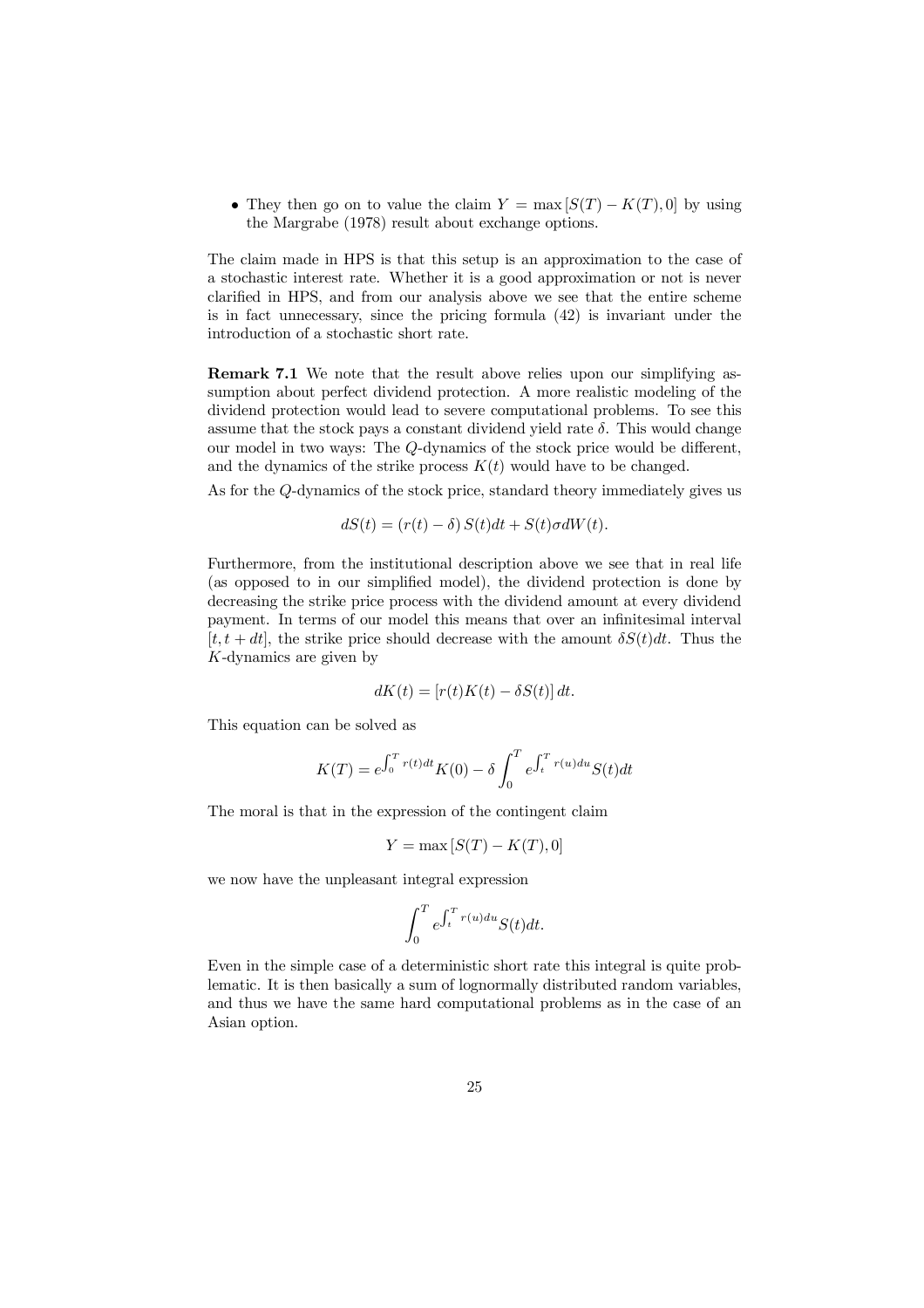# 8 Conclusion

Numeraire methods have been in the derivative pricing literature since papers by Geman (1989) and Jamshidian (1989). These methods afford a considerable simplification in the pricing of many complex options; however, they appear not to be well-known. In this paper we have considered five problems whose computation is vastly aided by the use of numeraire methods. The first of these is the pricing of endowment options (discussed in the *Journal of Derivatives* in a recent paper by Hoang, Powell, and Shi (1999). We also discuss the pricing of options where the strike price is denominated in a currency different from that of the underlying stock, the pricing of savings plans where the choice of interest paid is ex-post chosen by the saver, the pricing of convertible bonds and the pricing of employee stock ownership plans.

Numeraire methods are not a panacea for complex option pricing. However, when there are several risk factors which impact an option's price, choosing one of the factors as a numeraire reduces the dimensionality of the computational problem by one. A clever choice of the numeraire can, in addition, lead to a significant computational simplification in the option's pricing.

# References

- [1] Bardhan I., A. Bergier, E. Derman, C. Dosemblet, I Kani, P. Karasinski (1993). Valuing convertible bonds as derivatives. *Goldman Sachs Quantitative Strategies Research Notes*.
- [2] BjÄork T. (1999). *Arbitrage Theory in Continuous Time*, Oxford University Press.
- [3] Brennan M.J., E.S. Schwartz (1977). Convertible bonds: Valuation and optimal strategies for call and conversion. *The Journal of Finance*, 32, 1699-1715.
- [4] Brenner, M., D. Galai (1978). The Determinants of the Return on Index Bonds. *Journal of Banking and Finance*, 2, 47-64.
- [5] Brown, C., K. Davis (2001). Dividend Protection at a Price: Lessons from Endowment Warrants, working paper.
- [6] Core J., W. Guay (2000). Stock Option Plans for Non-Executive Employees, Working paper, Wharton School.
- [7] Fischer, S. (1978). Call option pricing when the exercise price is uncertain, and the valuation of index bonds. *Journal of Finance*, 33, 169-176.
- [8] Geman, H. (1989). The Importance of the Forward Neutral Probability in a Stochastic Approach of Interest Rates. Working paper, ESSEC.